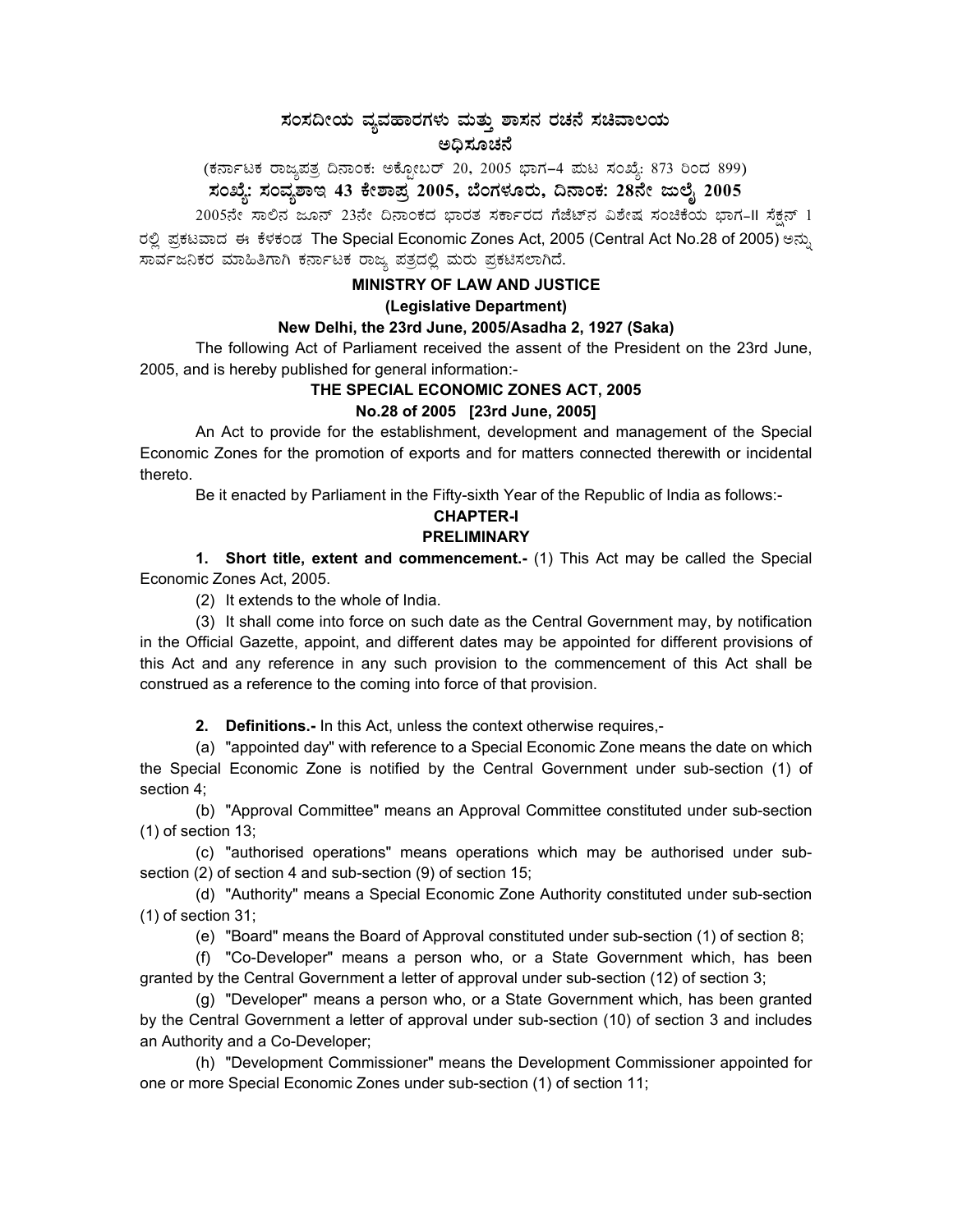(i) "Domestic Tariff Area" means the whole of India (including the territorial waters and continental shelf) but does not include the areas of the Special Economic Zones;

(j) "entrepreneur" means a person who has been granted a letter of approval by the Development Commissioner under sub-section (9) of section 15;

(k) "existing Special Economic Zone" means every Special Economic Zone which is in existence on or before the commencement of this Act;

(l) "existing Unit" means every Unit which has been set up on or before the commencement of this Act in an existing Special Economic Zone;

(m) "export" means-

- (i) taking goods, or providing services, out of India, from a Special Economic Zone, by land, sea or air or by any other mode, whether physical or otherwise; or
- (ii) supplying goods, or providing services, from the Domestic Tariff Area to a Unit or Developer; or

(iii) supplying goods, or providing services, from one Unit to another Unit or Developer, in the same or different Special Economic Zone;

(n) "Free Trade and Warehousing Zone" means a Special Economic Zone wherein mainly trading and warehousing and other activities related thereto are carried on;

- (o) "import" means-
	- (i) bringing goods or receiving services, in a Special Economic Zone, by a Unit or Developer from a place outside India by land, sea or air or by any other mode, whether physical or otherwise; or
	- (ii) receiving goods, or services by a Unit or Developer from another Unit or Developer of the same Special Economic Zone or a different Special Economic Zone;

(p) "infrastructure facilities" means industrial, commercial or social infrastructure or other facilities necessary for the development of a Special Economic Zone or such other facilities which may be prescribed;

(q) "International Financial Services Centre" means an International Financial Services Centre which has been approved by the Central Government under sub-section (1) of section 18;

(r) "manufacture" means to make, produce, fabricate, assemble, process or bring into existence, by hand or by machine, a new product having a distinctive name, character or use and shall include processes such as refrigeration, cutting, polishing, blending, repair, remaking, reengineering and includes agriculture, aquaculture, animal husbandry, floriculture, horticulture, pisciculture, poultry, sericulture, viticulture and mining;

 (s) "notification" means a notification published in the Official Gazette and the expression "notify" shall be construed accordingly;

(t) "notified offences" means the offences specified as such under sub-section (1) of section 21;

(u) "Offshore Banking Unit" means a branch of a bank located in a Special Economic Zone and which has obtained the permission under clause (a) of sub-section (1) of section 23 of the Banking Regulation Act, 1949 (10 of 1949);

(v) "person" includes an individual, whether resident in India or outside India, a Hindu undivided family, co-operative society, a company, whether incorporated in India or outside India, a firm, proprietary concern, or an association of persons or body of individuals, whether incorporated or not, local authority and any agency, office or branch owned or controlled by such individual, Hindu undivided family, co-operative, association, body, authority or company;

(w) "prescribed" means prescribed by rules made by the Central Government under this Act;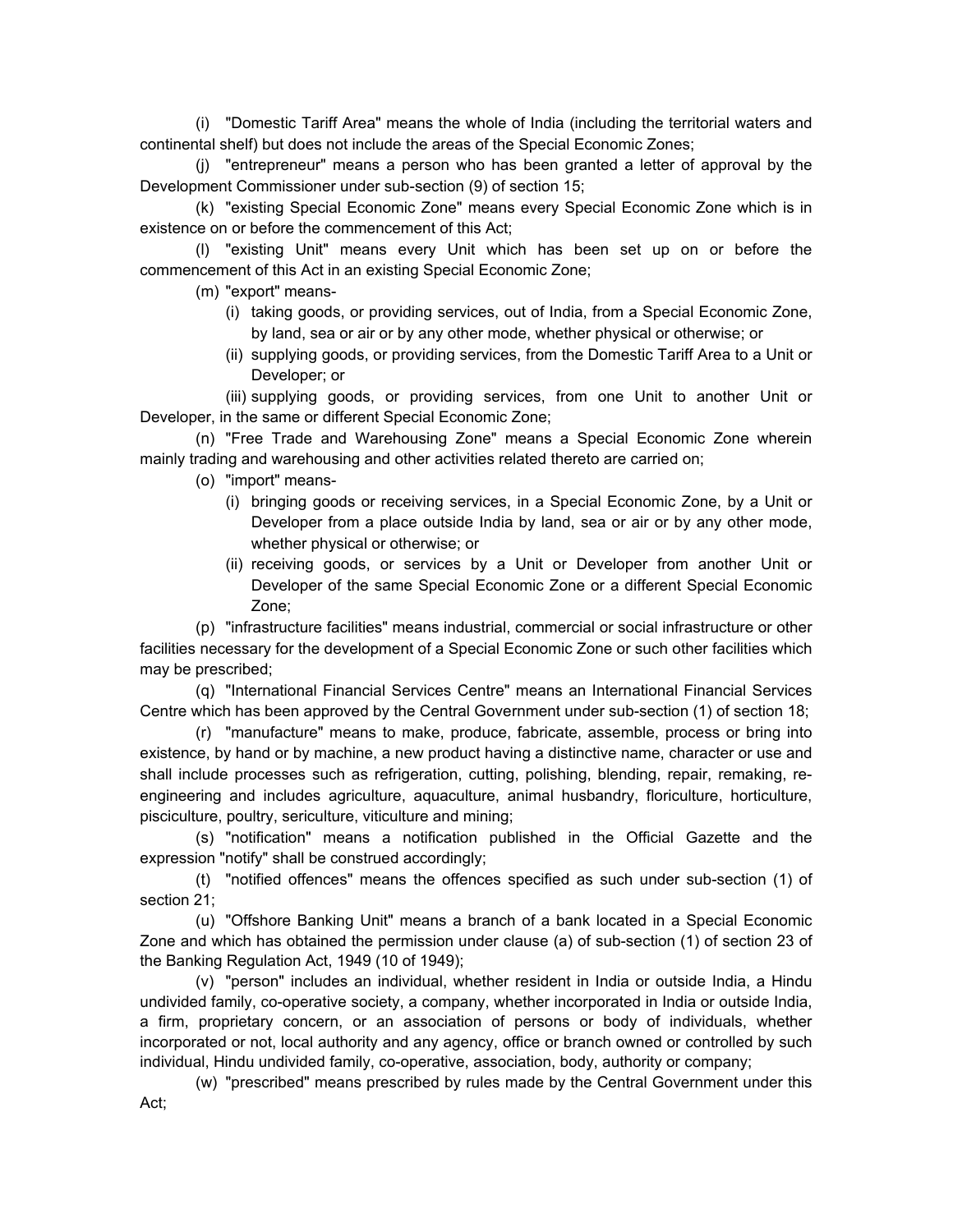(x) "Reserve Bank" means the Reserve Bank of India constituted under section 3 of the Reserve Bank of India Act, 1934 (2 of 1934);

- (y) "Schedule" means Schedules to this Act;
- (z) "services" means such tradable services which,-
	- (i) are covered under the General Agreement on Trade in Services annexed as IB to the Agreement establishing the World Trade Organisation concluded at Marrakesh on the 15th day of April, 1994;
	- (ii) may be prescribed by the Central Government for the purposes of this Act; and (iii) earn foreign exchange;

(za) "Special Economic Zone" means each Special Economic Zone notified under the proviso to sub-section (4) of section 3 and sub-section (1) of section 4 (including Free Trade and Warehousing Zone) and includes an existing Special Economic Zone;

(zb) "State Government" means a State Government of the State in which a Special Economic Zone is established or proposed to be established;

(zc) "Unit" means a Unit set up by an entrepreneur in a Special Economic Zone and includes an existing Unit, an Offshore Banking Unit and a Unit in an International Financial Services Centre, whether established before or established after the commencement of this Act;

(zd) all other words and expressions used and not defined in this Act but defined in the Central Excise Act, 1944 (1 of 1944), the Industries (Development and Regulation) Act, 1951 (65 of 1951), the Income-tax Act, 1961 (43 of 1961), the Customs Act, 1962 (52 of 1962) and the Foreign Trade (Development and Regulation) Act, 1992 (22 of 1992) shall have the meanings respectively assigned to them in those Acts.

#### **CHAPTER-II**

#### **ESTABLISHMENT OF SPECIAL ECONOMIC ZONE**

**3. Procedure for making proposal to establish Special Economic Zone.-** (1) A Special Economic Zone may be established under this Act, either Jointly or severally by the Central Government, State Government, or any person for manufacture of goods or rendering services or for both or as a Free Trade and Warehousing Zone.

(2) Any person, who intends to set up a Special Economic Zone, may, after identifying the area, make a proposal to the State Government concerned for the purpose of setting up the Special Economic Zone.

(3) Notwithstanding anything contained in sub-section (2), any person, who intends to set up a Special Economic Zone, may, after identifying the area, at his option, make a proposal directly to the Board for the purpose of setting up the Special Economic Zone:

Provided that where such a proposal has been received directly from a person under this sub-section, the Board may grant approval and after receipt of such approval, the person concerned shall obtain the concurrence of the State Government within the period, as may be prescribed.

(4) In case a State Government intends to set up a Special Economic Zone, it may after identifying the area, forward the proposal directly to the Board for the purpose of setting up the Special Economic Zone:

Provided that the Central Government may,-

- (a) after consulting the State Government concerned;
- (b) without referring the proposal for setting up the Special Economic Zone to the Board;

(c) after identifying the area,

and

suo motu set up and notify the Special Economic Zone.

(5) Every proposal under sub-sections (2) to (4) shall be made in such from, and, manner, containing such particulars as may be prescribed.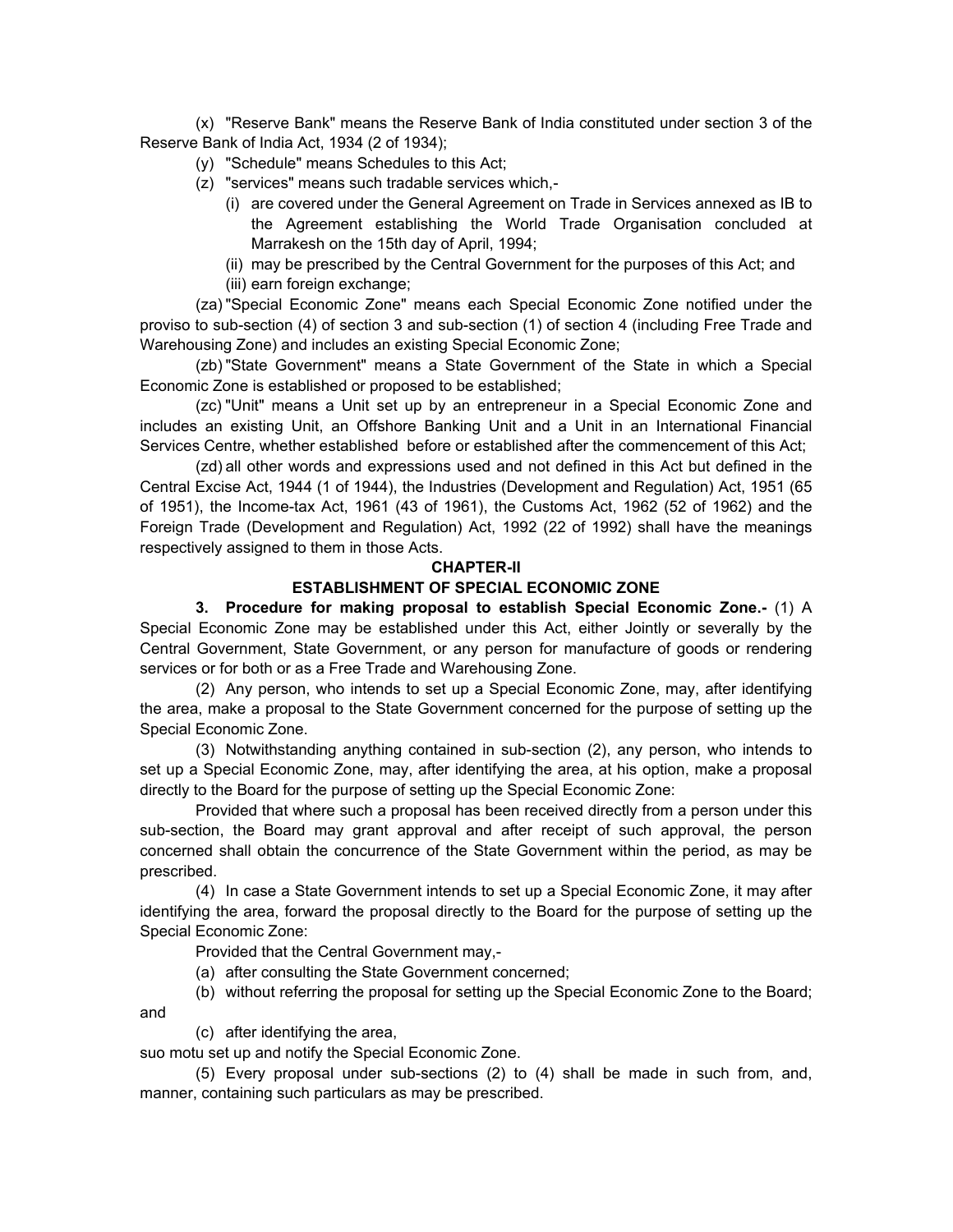(6) The State Government may, on receipt of the proposal made under sub-section (2), forward the same together with its recommendations to the Board within such period as may be prescribed.

(7) Without prejudice to the provisions contained in sub-section (8), the Board may, after receipt of the proposal under sub-sections (2) to (4), approve the proposal subject to such terms and conditions as it may deem fit to impose, or modify or reject the proposal.

(8) The Central Government may prescribe the following requirements for establishment of a Special Economic Zone, namely:-

- (a) the minimum area of land and other terms and conditions subject to which the Board shall approve, modify or reject any proposal received by it under sub-sections (2) to (4); and
- (b) the terms and conditions, subject to which the Developer shall undertake the authorised operations and his obligations and entitlements:

Provided that different minimum area of land and other terms and conditions referred to in clause (a) may be prescribed by the Central Government for a class or classes of Special Economic Zones.

- (9) If the Board,-
- (a) approves without any modification the proposal received under sub-sections (2) to (4), it shall communicate the same to the Central Government;
- (b) approves with modifications the proposal received under sub-sections (2) to (4), it shall, communicate such modifications to the person or the State Government concerned and if such modifications have been accepted by such person or State Government, the Board shall communicate the approval to the Central Government;
- (c) rejects the proposal received under sub-sections (2) to (4), it shall record the reasons therefor and communicate the rejection to the Central Government which shall intimate to the State Government or the person concerned.

(10) The Central Government shall, on receipt of communication under clause (a) or clause (b) of sub-section (9), grant, within such time as may be prescribed, a letter of approval on such terms and conditions and obligations and entitlements as may be approved by the Board, to the Developer, being the person or the State Government concerned:

Provided that the Central Government may, on the basis of approval of the Board, approve more than one Developer in a Special Economic Zone in cases where one Developer does not have in his possession the minimum area of contiguous land, as may be prescribed, for setting up a Special Economic Zone and in such cases, each Developer shall be considered as a Developer in respect of the land in his possession.

(11) Any person who, or a State Government which, intends to provide any infrastructure facilities in the identified area referred to in sub-sections (2) to (4), or undertake any authorised operation may, after entering into an agreement with the Developer referred to in sub-section (10), make a proposal for the same to the Board for its approval and the provisions of sub-section (5) and sub-sections (7) to (10) shall, as far as may be, apply to the said proposal made by such person or the State Government.

(12) Every person or the State Government referred to in sub-section (11), whose proposal has been approved by the Board and who, or which, has been granted letter of approval by the Central Government, shall be considered as a Co-Developer of the Special Economic Zone.

(13) Subject to the provisions of this section and the letter of approval granted to a Developer, the Developer may allocate space or built up area or provide infrastructure services to the approved Units in accordance with the agreement entered into by him with the entrepreneurs of such Units.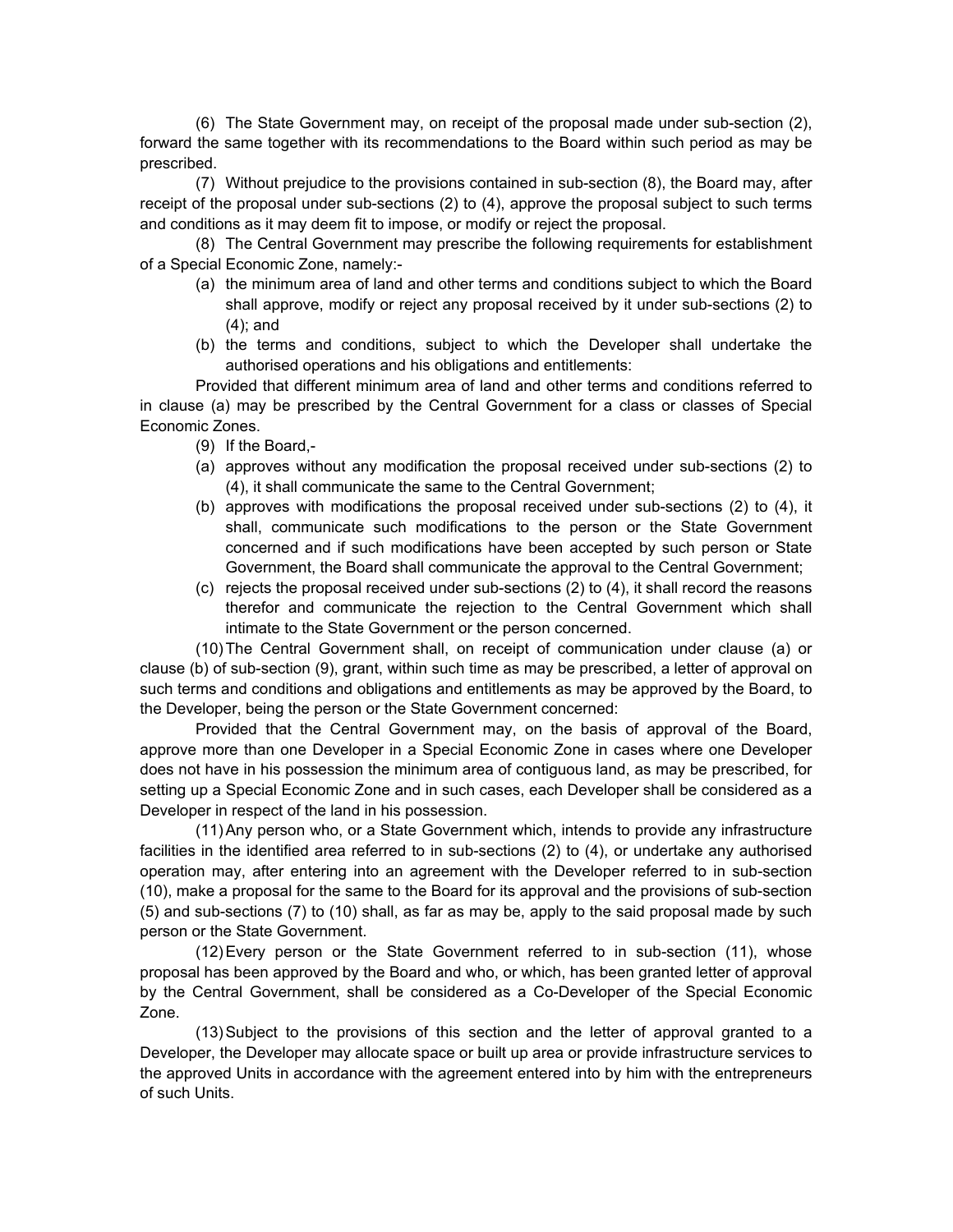**4. Establishment of Special Economic Zone and approval and authorisation to operate it to, Developer.-** (1) The Developer shall, after the grant of letter of approval under subsection (10) of section 3, submit the exact particulars of the identified area referred to in subsections (2) to (4) of that section, to the Central Government and thereupon that Government may, after satisfying that the requirements, under sub-section (8) of section 3 and other requirements, as may be prescribed, are fulfilled, notify the specifically identified area in the State as a Special Economic Zone:

Provided that an existing Special Economic Zone shall be deemed to have been notified and established in accordance with the provisions of this Act and the provisions of this Act shall, as far as may be, apply to such Zone accordingly:

Provided further that the Central Government may, after notifying the Special Economic Zone, if it considers appropriate, notify subsequently any additional area to be included as a part of that Special Economic Zone.

(2) After the appointed day, the Board may, authorise the Developer to undertake in a Special Economic Zone, such operations which the Central Government may authorise.

**5. Guidelines for notifying Special Economic Zone.-** The Central Government, while notifying any area as a Special Economic Zone or an additional area to be included in the Special Economic Zone and discharging its functions under this Act, shall be guided by the following, namely:-

- (a) generation of additional economic activity;
- (b) promotion of exports of goods and services;
- (c) promotion of investment from domestic and foreign sources;
- (d) creation of employment opportunities;
- (e) development of infrastructure facilities; and
- (f) maintenance of sovereignty and integrity of India, the security of the State and friendly relations with foreign States.

**6. Processing and non-processing areas.-** The areas falling within the Special Economic Zones may be demarcated by the Central Government or any authority specified by it as-

- (a) the processing area for setting up Units for activities, being the manufacture of goods, or rendering services; or
- (b) the area exclusively for trading or warehousing purposes; or
- (c) the non-processing areas for activities other than those specified under clause (a) or clause (b).

 **7. Exemption from taxes, duties or cess.-** Any goods or services exported out of, or imported into, or procured from the Domestic Tariff Area by,-

- (i) a Unit in a Special Economic Zone; or
- (ii) a Developer,

shall, subject to such terms, conditions and limitations, as may be prescribed, be exempt from the payment of taxes, duties or cess under all enactments specified in the First Schedule.

## **CHAPTER-III**

## **CONSTITUTION OF BOARD OF APPROVAL**

**8. Constitution of Board of Approval.-** (1) The Central Government shall, within fifteen days of the commencement of this Act, by notification, constitute, for the purposes of this Act, a Board to be called the Board of Approval.

- (2) The Board shall consist of-
- (a) an officer not below the rank of an Additional Secretary to the Government of India in the Ministry or Department of the Central Government dealing with commerce-Chairperson, ex officio;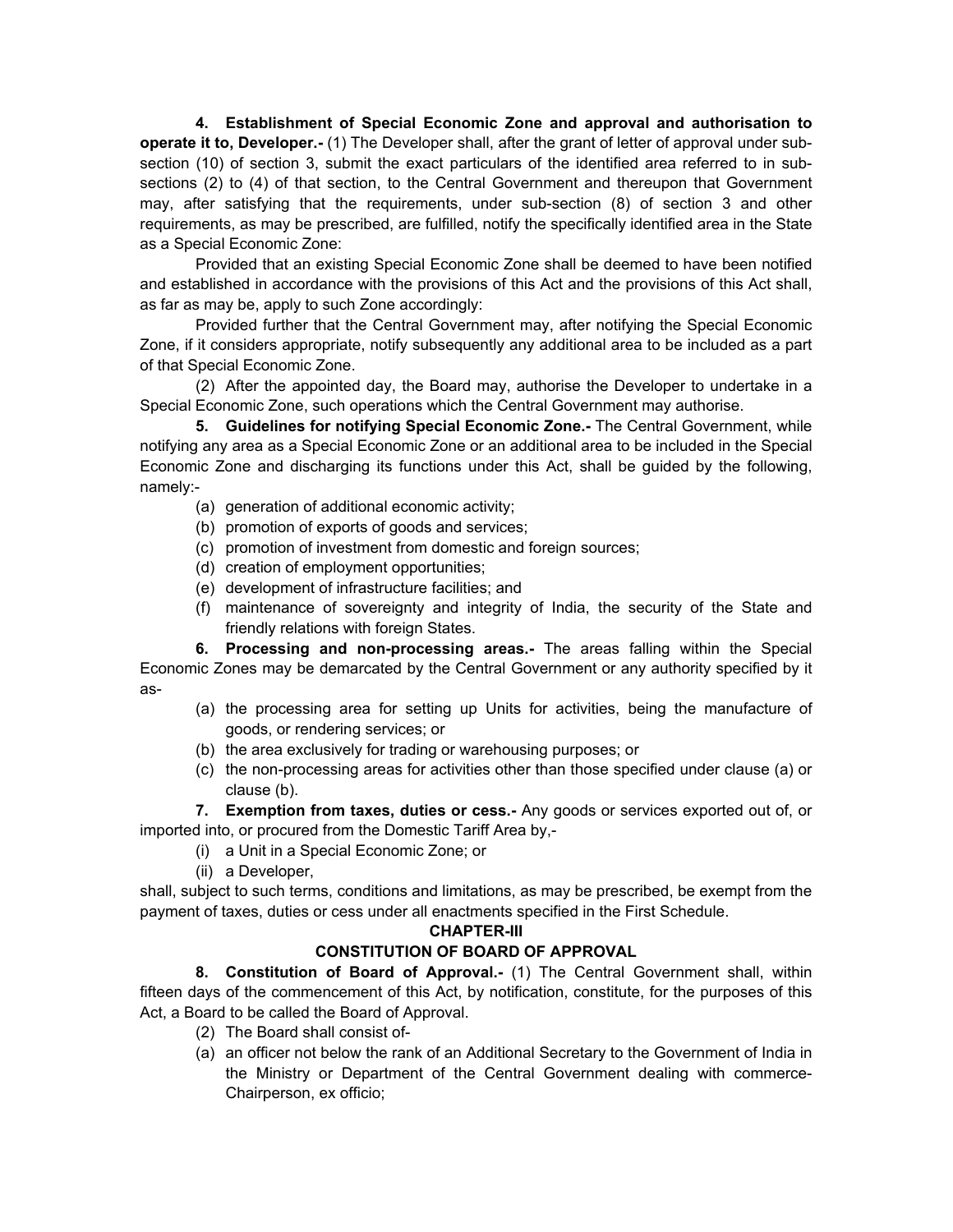- (b) two officers, not below the rank of a Joint Secretary to the Government of India, to be nominated by the Central Government to represent the Ministry or Department of the Central Government dealing with revenue-Members, ex officio;
- (c) one officer not below the rank of a Joint Secretary to the Government of India to be nominated by the Central Government to represent the Ministry or Department of the Central Government dealing with economic affairs (financial services)-Member, ex officio;
- (d) such number of officers, not exceeding ten, not below the rank of the Joint Secretary to the Government of India, to be nominated by the Central Government to represent the Ministries or Departments of the Central Government dealing with commerce, industrial policy and promotion, science and technology, small scale industries and agro and rural industries, home affairs, defence, environment and forests, law, overseas Indian affairs and urban development-Members, ex officio;
- (e) a nominee of the State Government concerned-Member, ex officio;
- (f) the Director General of Foreign Trade or his nominee-Member, ex officio;
- (g) the Development Commissioner concerned-Member, ex officio;
- (h) a Professor in the Indian Institute of Management, being a society registered under the Societies Registration Act, 1860 (21 of 1860) or the Indian Institute of Foreign Trade, being a society registered under the Societies Registration Act, 1860, as may be, nominated by the Central Government-Member, ex officio;
- (i) an officer not below the rank of Deputy Secretary to the Government of India dealing with the Special Economic Zones in the Ministry or Department of the Central Government, dealing with commerce to be nominated by the Central Government-Member-Secretary, ex officio;

Provided that the member, being the Joint Secretary, nominated under clauses (b) to (d) of this sub-section may, if he is unable to attend the meeting of the Board, authorise any other officer to attend the meeting of the Board on his behalf.

(3) The term of office of an ex officio Member shall come to an end as soon as he ceases to hold the office by virtue of which he was so nominated.

(4) For the purposes of performing its functions, the Board may co-opt as members, such number of persons as it deems fit, who have special knowledge of, and practical experience in, matters relating to, or relevant to activity connected with the Special Economic Zones and any such person shall have the right to take part in the discussions of the Board but shall not be counted for the quorum and shall not be a member for any other purpose and such person shall be entitled to receive such allowances or fees, as the case may be, fixed by the Board.

(5) The Board shall meet of such times and places as may be appointed by it and shall have the power to regulate its own procedure.

(6) One-third of the total Members of the Board shall form a quorum, and all the acts of the Board shall be decided by a general consensus of the Members present.

(7) No act or proceeding of the Board shall be called in question on the ground merely of existence of any vacancy in, or any defect in the constitution of, the Board.

(8) All orders and decisions of the Board and all other instruments issued by it shall be authenticated by the signature of the Member-Secretary, or any other Member as may be authorised by the Board in this behalf.

**9. Duties, powers and functions of Board.-** (1) Subject to the provisions of this Act, the Board shall have the duty to promote and ensure orderly development of the Special Economic Zones.

(2) Without prejudice to the generality of the provisions contained in sub-section (1), the powers and functions of the Board shall include-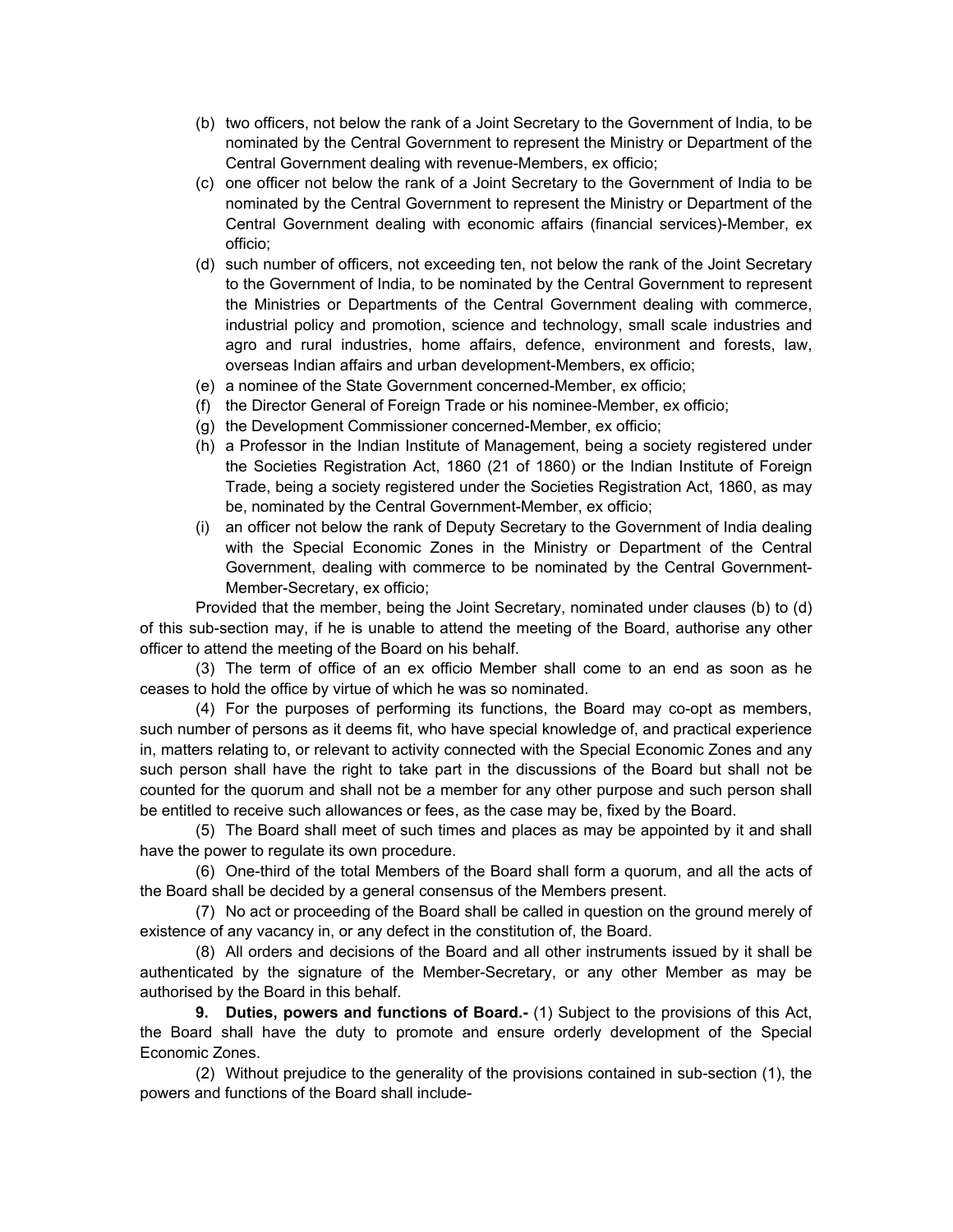- (a) granting of approval or rejecting proposal or modifying such proposals for establishment of the Special Economic Zones;
- (b) granting approval of authorised operations to be carried out in the Special Economic Zones by the Developer;
- (c) granting of approval to the Developers or Units (other than the Developers or the Units which are exempt from obtaining approval under any law or by the Central Government) for foreign collaborations and foreign direct investments (including investments by a person resident outside India), in the Special Economic Zone for its development, operation and maintenance;
- (d) granting of approval or rejecting of proposal for providing infrastructure facilities in a Special Economic Zone or modifying such proposals;
- (e) granting, notwithstanding anything contained in the Industries (Development and Regulation) Act, 1951 (65 of 1951), a licence to an industrial undertaking referred to in clause (d) of section 3 of that Act, if such undertaking is established, as a whole or part thereof, or proposed to be established, in a Special Economic Zone;
- (f) suspension of the letter of approval granted to a Developer and appointment of an Administrator under sub-section (1) of section 10;
- (g) disposing of appeals preferred under sub-section (4) of section 15;
- (h) disposing of appeals preferred under sub-section (4) of section 16;
- (i) performing such other functions as may be assigned to it by the Central Government.

(3) The Board may, if so required for the purposes of this Act or any other law for the time being in force relating to Special Economic Zones, by notification, decide as to whether a particular activity constitutes manufacture as defined in clause (r) of section 2 and such decision of the Board shall be binding on all Ministeries and Departments of the Central Government.

(4) The Board may delegate such powers and functions as it may deem fit to one or more Development Commissioners for effective and proper discharge of the functions of the Board.

(5) Without prejudice to the foregoing provisions of this Act, the Board shall, in exercise of its powers or the performance of its functions under this Act, be bound by such directions on questions of policy as the Central Government may give in writing to it from time to time.

(6) The decision of the Central Government whether a question is one of policy or not shall be final.

**10. Suspension of letter of approval and transfer of Special Economic Zone in certain cases.-** (1) If, at any time, the Board is of the opinion that a Developer-

- (a) is unable to discharge the functions or perform the duties imposed on him by or under the provisions of this Act or rules made thereunder; or
- (b) has presistently defaulted in complying with any direction given by the Board under this

Act; or

- (c) has violated the terms and conditions of the letter of approval; or
- (d) whose financial position is such that he is unable to fully and efficiently discharge the duties and obligations imposed on him by the leter of approval, and

the circumstances exist which render it necessary for it in public interest so to do, the Board may, on application, or with the consent of the Developer, or otherwise, for reasons to be recorded in writing, suspend the letter of approval, granted to the Developer for a whole or part of his area established as Special Economic Zone, for a period not exceeding one year and appoint an Administrator to discharge the functions of the Developer in accordance with the terms and conditions of the letter of approval and manage the Special Economic Zone accordingly.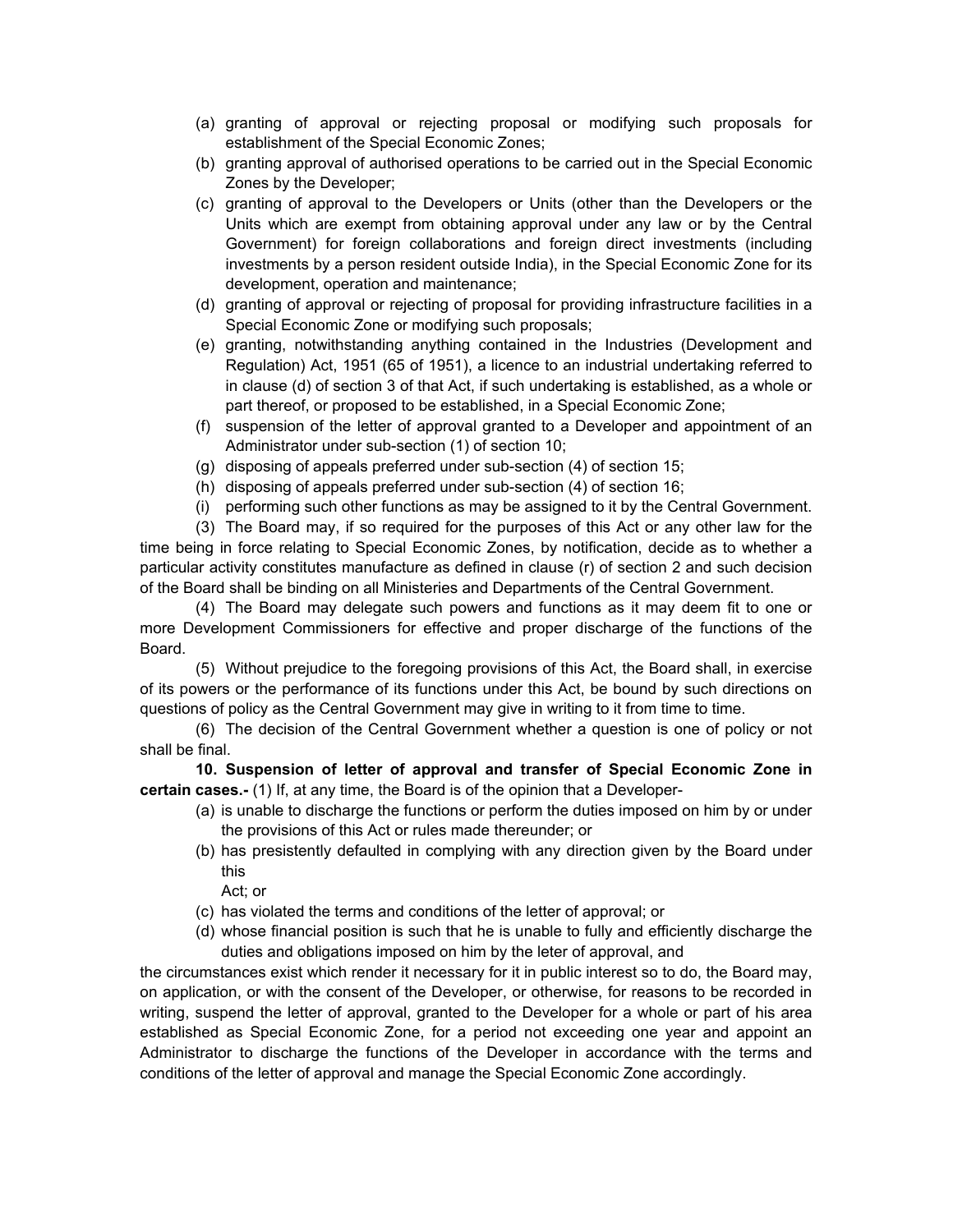(2) Consequent upon appointment of an Administrator, the management of the Special Economic Zone of the Developer referred to in sub-section (1) shall vest in the Administrator.

(3) No letter of approval shall be suspended under sub-section (1) unless the Board has given to the Developer not less than three months' notice, in writing, stating the grounds on which it proposes to suspend the letter of approval, and has considered any cause shown by the Developer within the period of that notice, against the proposed suspension.

(4) The Board may, instead of suspending the letter of approval under sub-section (1), permit it to remain in force subject to such further terms and conditions as it thinks fit to impose, and any further terms or conditions so imposed shall be binding upon and be complied with by the Developer and shall be of like force and effect as if they were contained in the letter of approval.

(5) In case the Board suspends a letter of approval under this section, it shall serve a notice of suspension upon the Developer and fix a date on which the suspension shall take effect.

(6) Upon suspension of the letter of approval under sub-section (1), the Special Economic Zone of the Developer referred to in sub-section (5) shall vest in the Administrator under sub-section (2) for a period not exceeding one year or up to the date on which the letter of approval for such Special Economic Zone is transferred, whichever is earlier, in accordance with the provisions contained in sub-sections (7) and (9), as the case may be.

(7) Where the Board has given notice for suspension of letter of approval under subsection (5), the Developer may, after prior approval of the Board, transfer his letter of approval to any person who is found eligible by the Board for grant of such approval.

(8) If at any time, it appears to the Board that the purpose of the order appointing the Administrator has been fulfilled or that for any reason it is undesirable that the order of appointment should remain in force, the Board may cancel the order and thereupon the Administrator shall be divested of the management of the Special Economic Zone which shall, unless otherwise directed by the Board, again vest in the person, being the Developer, in whom it was vested immediately prior to the date of appointment of the Administrator.

(9) Where the Board suspends the letter of approval, under this section, in respect of any Developer, the following provisions shall apply, namely:-

- (a) the Board shall invite applications for transferring the letter of approval of the Developer, whose approval has been suspended and select the person or persons, in accordance with the procedure as may be prescribed, to whom the letter of approval of the Developer in the Special Economic Zone may be transferred;
- (b) upon selection of person or persons under sub-clause (a), the Board may, by notice in writing, require the Developer to transfer his letter of approval in a Sepcial Economic Zone to the person or persons so selected and thereupon the Developer shall transfer his interests, rights and liabilities in the Special Economic Zone to any of the persons (hereafter in this section referred to as the "transferee") who has been selected by the Board on such terms and conditions and consideration as may be agreed upon between the Developer and the transferee;
- (c) all the rights, duties, obligations and liabilities of the Developer, on and from the date of suspension of letter of approval or on and from the date, if earlier, on which his letter of approval in the Special Economic Zone of the Developer has been transferred to the transferee, shall cease absolutely except for any liabilities which have accrued prior to that date;
- (d) the Board may make such interim arrangements in regard to the operation of the Special Economic Zone as may be considered appropriate;
- (e) the Administrator shall exercise such powers and discharge such functions as the Board may direct.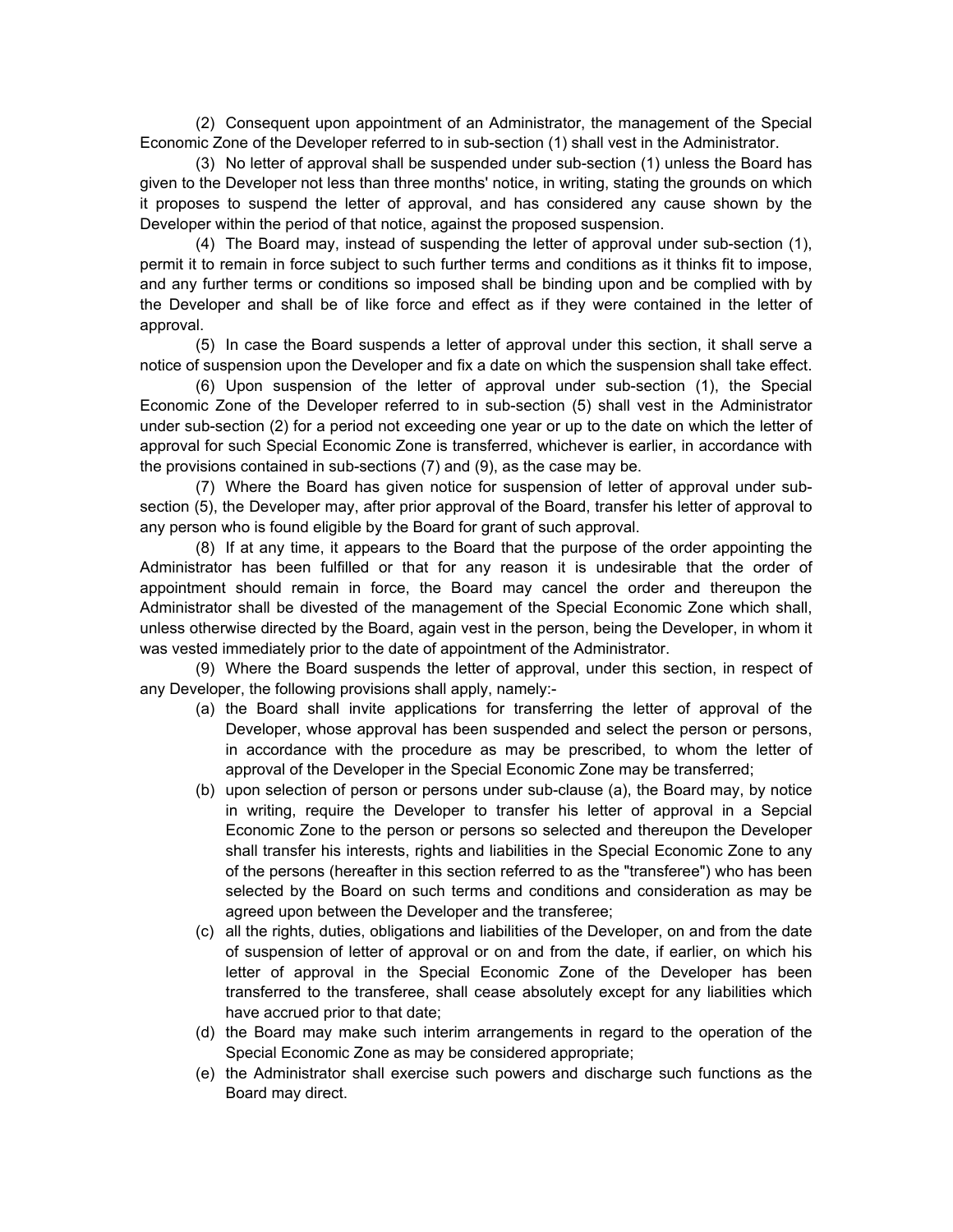(10) The Board may, in order to promote export or to protect the interest of Units or in the public interest, issue such directions or formulate such scheme as it may consider necessary for operation of the Special Economic Zone.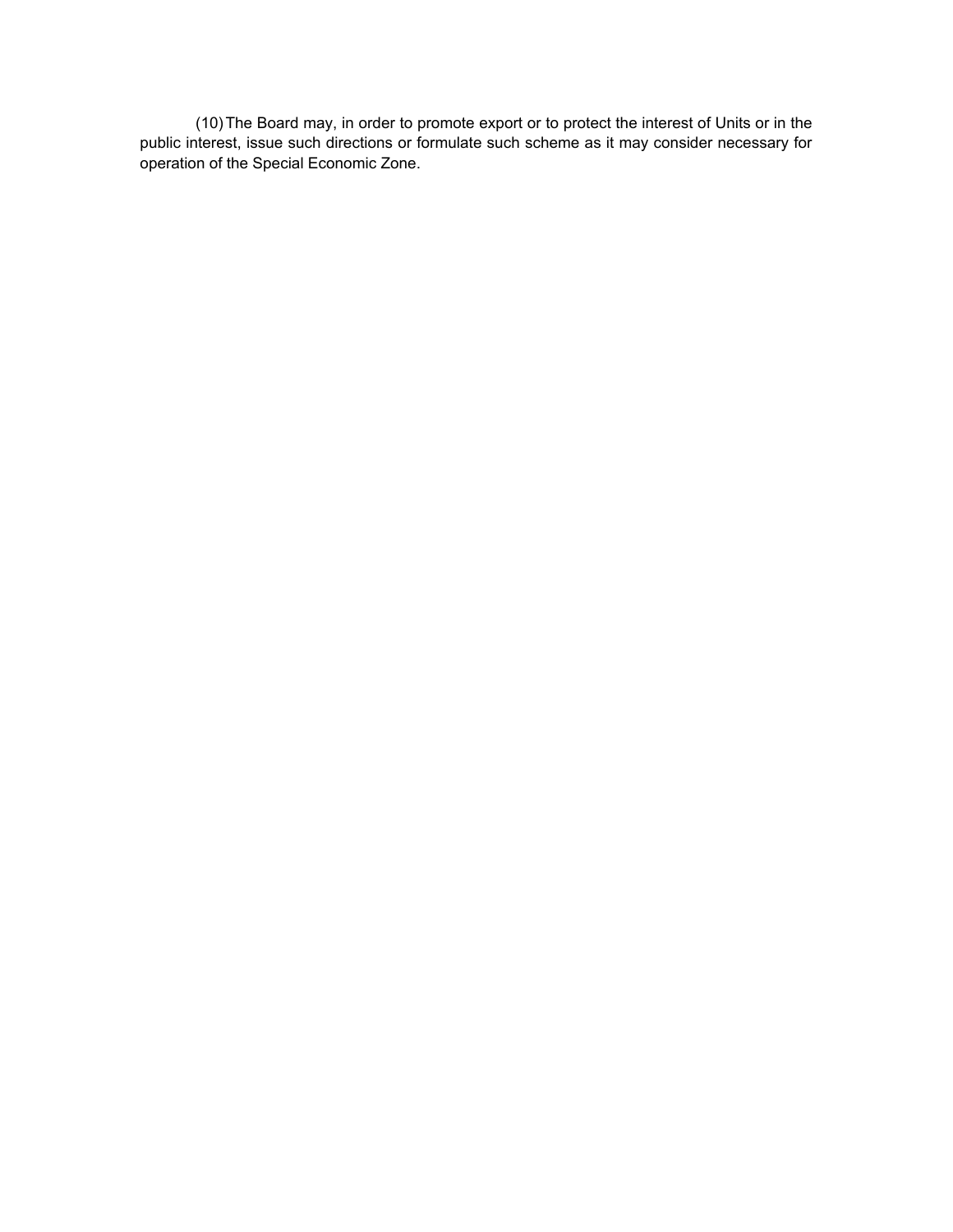# **CHAPTER-IV DEVELOPMENT COMMISSIONER**

 **11. Development Commissioner.-** (1) The Central Government may appoint any of its officers not below the rank of Deputy Secretary to the Government of India as the Development Commissioner of one or more Special Economic Zones.

(2) The Central Government may appoint such officers and other employees as it considers necessary to assist the Development Commissioner in the performance of his functions in the Special Economic Zones established by a Developer (other than the Central Government) under this Act on such terms and conditions as it deems fit.

(3) Every Development Commissioner, officer and other employee shall be entitled to such salary and allowances and subject to such terms and conditions of service in respect of leave, pension, provident fund and other matters as may, from time to time, be specified by the Central Government.

**12. Functions of Development Commissioner.-** (1) Every Development Commissioner shall take all steps in order to discharge his functions under this Act to ensure speedy development of the Special Economic Zone and promotion of exports therefrom.

(2) Without prejudice to the generality of the foregoing provisions, the Development Commissioner shall-

- (a) guide the entrepreneurs for setting up of Units in the Special Economic Zone;
- (b) ensure and take suitable steps for effective promotion of exports from the Special Economic Zone;
- (c) ensure proper co-ordination with the Central Government or State Government Departments concerned or agencies with respect to, or for the purposes, of clauses (a) and (b);
- (d) monitor the performance of the Developer and the Units in a Special Economic Zone;
- (e) discharge such other functions as may be assigned to him by the Central Government under this Act or any other law for the time being in froce; and
- (f) discharge such other functions as may be delegated to him by the Board.

(3) Every Development Commissioner shall be overall in-charge of the Special Economic Zone and shall exercise administrative Control and supervision over the officers and employees appointed under sub-section (2) of section 11 (including the officials deputed to such Special Economic Zone) to discharge any of the functions under this Act.

(4) Without prejudice to the provisions of sub-sections (1) to (3), every Development Commissioner shall discharge such functions and exercise such powers as may be delegated to him by a general or special order by the Central Government or the State Government concerned, as the case may be.

(5) Every Development Commissioner may call for such information from a Developer or Unit from time to time as may be necessary to monitor the performance of the Developer or the Unit, as the case may be.

(6) The Development Commissioner may delegate any or all of his powers or functions to any of the officers employed under him.

## **CHAPTER-V**

## **SINGLE WINDOW CLEARANCE**

- **13. Constitution of Approval Committee.-** (1) The Central Government shall,-
- (a) in the case of existing Special Economic Zones, within six months from the date of commencement of this Act;
- (b) in case of other Special Economic Zones established after the commencement of this Act, within six months from the date of establishment of such Special Economic Zone,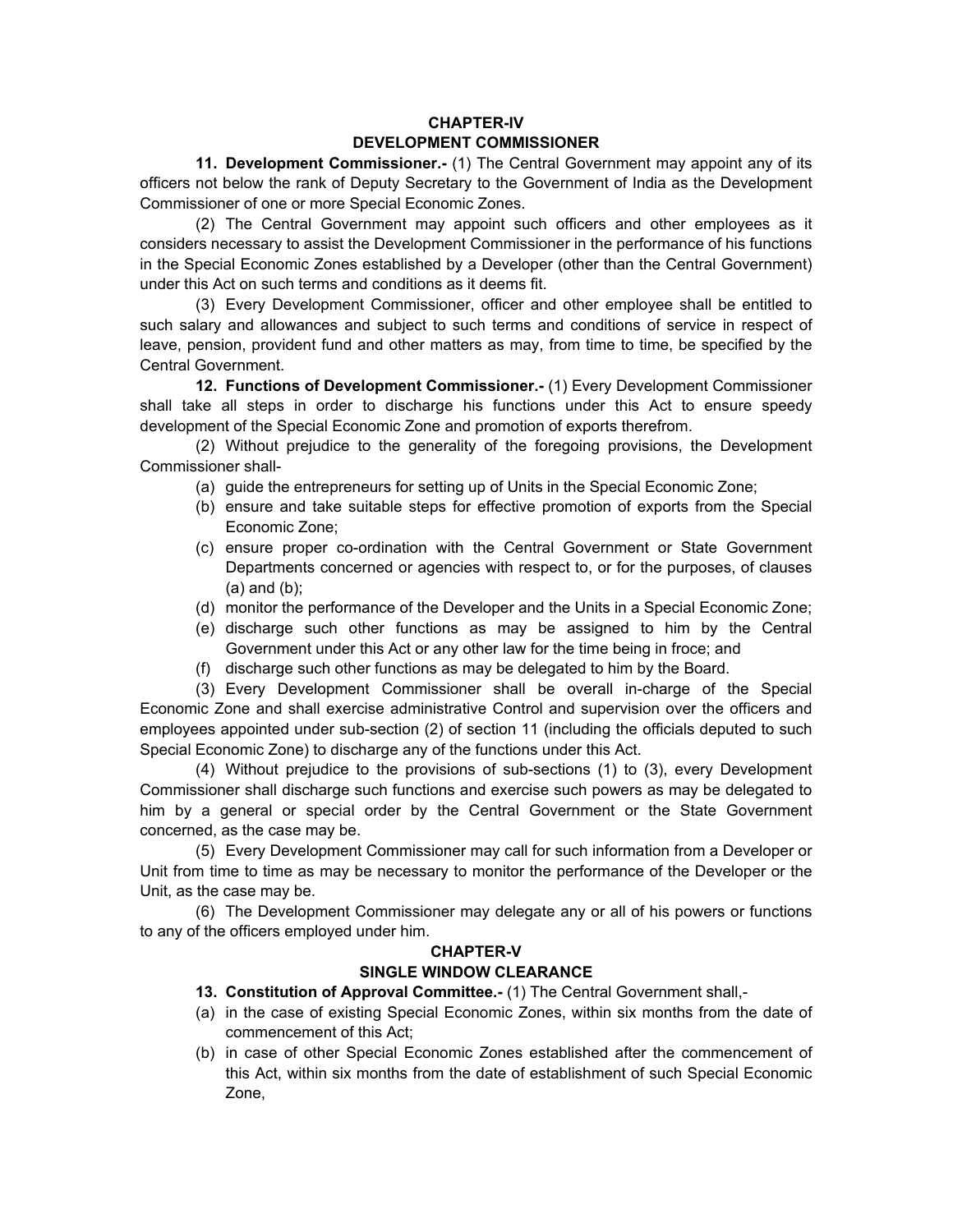by notification, constitute a Committee for every Special Economic Zone, to be called the Approval Committee to exercise the powers and perform the functions specified in section 14.

- (2) Every Approval Committee shall consist of-
- (a) the Development Commissioner-Chairperson, ex officio;
- (b) two officers of the Central Government to be nominated by that Government Members, ex officio;
- (c) two officers of the Central Government to be nominated by that Government to represent the Ministry or Department dealing with revenue-Members, ex officio;
- (d) one officer of the Central Government to be nominated by that Government to represent the Ministry or Department dealing with economic affairs (financial services)-Member, ex officio;
- (e) two officers of the State Government concerned to be nominated by that State Government-Members, ex officio;
- (f) a representative of the Developer concerned-Special invitee.

(3) For the purpose of exercising its powers and performing its functions, the Approval Committee may invite to its meetings, such persons as the Committee deems fit, whose assistance or advice it may consider necessary.

(4) Every Approval Committee shall meet at such times and places as it considers necessary and shall have the power to regulate its own procedure.

(5) One-half of the total Members of the Approval Committee shall form a quorum, and all the acts of the Approval Committee shall be decided by a general consensus of the Members present:

Provided that in case the Approval Committee is unable to decide any matter by a general consensus, such matter shall stand referred to the Board of Approval for its decision.

(6) No act of the Approval Committee shall be called in question on the ground merely of existence of any vacancy in, or any defect in the constitution of , the Approval Committee.

(7) All orders and decisions of the Approval Committee and all other communications issued by it shall be authenticated by the signature of the Chairperson or any other member as may be authorised by the Approval Committee in this behalf.

(8) The term of office of an ex officio Member shall come to an end as soon as he ceases to hold office by virtue of which he was so nominated.

**14. Powers and functions of Approval Committee.-** (1) Every Approval Committee may discharge the functions and exercise the powers in respect of the following matters, namely:-

- (a) approve the import or procurement of goods from the Domestic Tariff Area, in the Special Economic Zone for carrying on the authorised operations by a Developer;
- (b) approve the providing of services by a service provider, from outside India, or from the Domestic Tariff Area, for carrying on the authorised operations by the Developer, in the Special Economic Zone;
- (c) monitor the utilisation of goods or services or warehousing or trading in the Special Economic Zone;
- (d) approve, modify or reject proposals for setting up Units for manufacturing or rendering services or warehousing or trading in the Special Economic Zone [other than the grant of licence under clause (e) of sub-section (2) of section 9] in accordance with the provisions of sub-section (8) of section 15:
- Provided that where the Approval Committee is unable to decide whether a particular process constitutes manufacture or not it shall refer the same to the Board of Approval for decision;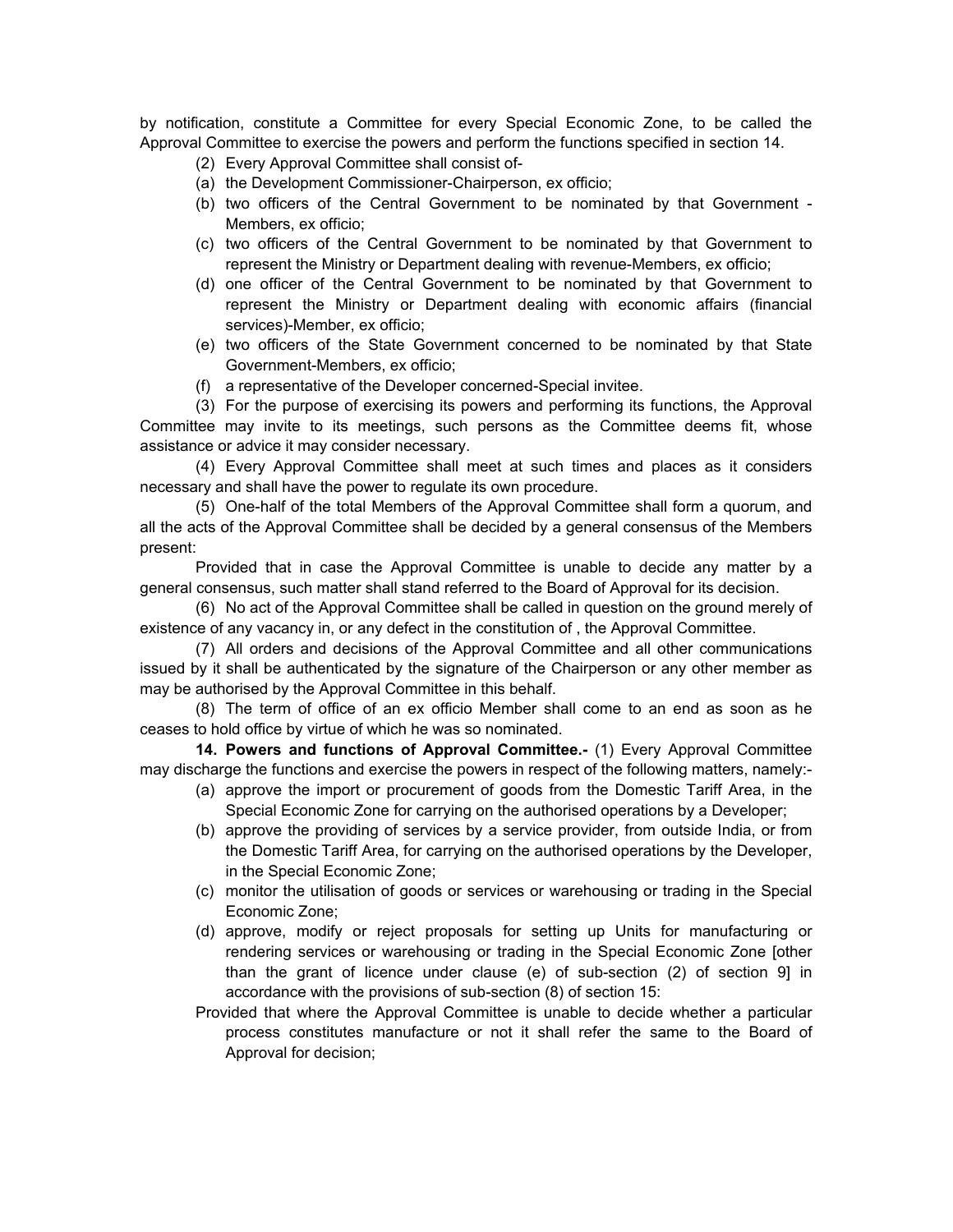- (e) allow, on receipt of approval under clause (c) of sub-section (2) of section 9, foreign collaborations and foreign direct investments (including investments by a person outside India) for setting up a Unit;
- (f) monitor and supervise compliance of conditions subject to which the letter of approval or permission, if any, has been granted to the Developer or entrepreneur; and
- (g) perform such other functions as may be entrusted to it by the Central Government or the State Government concerned, as the case may be.

(2) The Approval Committee shall not discharge such functions and exercise such powers referred to in sub-section (1) in relation to a Developer, being the Central Government, as may be specified, by notification, by the Central Government:

Provided that fill such time, the Approval Committee is constituted, the concerned Development Commissioner shall discharge all functions and exercise all powers of the Approval Committee.

**15. Setting up of Unit.-** (1) Any person, who intends to set up a Unit for carrying on the authorised operations in a Special Economic Zone, may submit a proposal to the Development Commissioner concerned in such form and manner containing such particulars as may be prescribed"

Provided that an existing Unit shall be deemed to have been set up in accordance with the provisions of this Act and such Units shall not require approval under this Act.

(2) On receipt of the proposal under sub-section (1), the Development Commissioner shall submit the same to the Approval Committee for its approval.

(3) The Approval Committee may, either approve the proposal without modification, or approve the proposal with modifications subject to such terms and conditions as it may deem fit to impose, or reject the proposal in accordance with the provisions of sub-section (8):

Provided that in case of modification or rejection of a proposal, the Approval Committee shall afford a reasonable opportunity of being heard to the person concerned and after recording the reasons, either modify or reject the proposal.

(4) Any person aggrieved by an order of the Approval Committee, made under subsection (3), may prefer an appeal to the Board within such time as may be prescribed.

(5) No appeal shall be admitted if it is preferred after the expiry of the time prescribed therefor:

Provided that an appeal may be admitted after the expiry of the period prescribed therefor if the appellant satisfies the Board that he had sufficient cause for not preferring the appeal within the prescribed time.

(6) Every appeal made under sub-section (4) shall be in such form and shall be accompanied by a copy of the order appealed against and by such fees as may be prescribed.

(7) The procedure for disposing of an appeal shall be such as may be prescribed:

Provided that before disposing of an appeal, the appellant shall be given a reasonable opportunity of being heard.

- (8) The Central Government may prescribe,-
- (a) the requirements (including the period for which a Unit may be set up) subject to which the Approval Committee shall approve, modify or reject any proposal referred to in subsection (3);
- (b) the terms and conditions, subject to which the Unit shall undertake the authorised operations and its obligations and entitlements.

(9) The Development Commissioner may, after approval of the proposal referred to in sub-section (3), grant a letter of approval to the person concerned to set up a Unit and undertake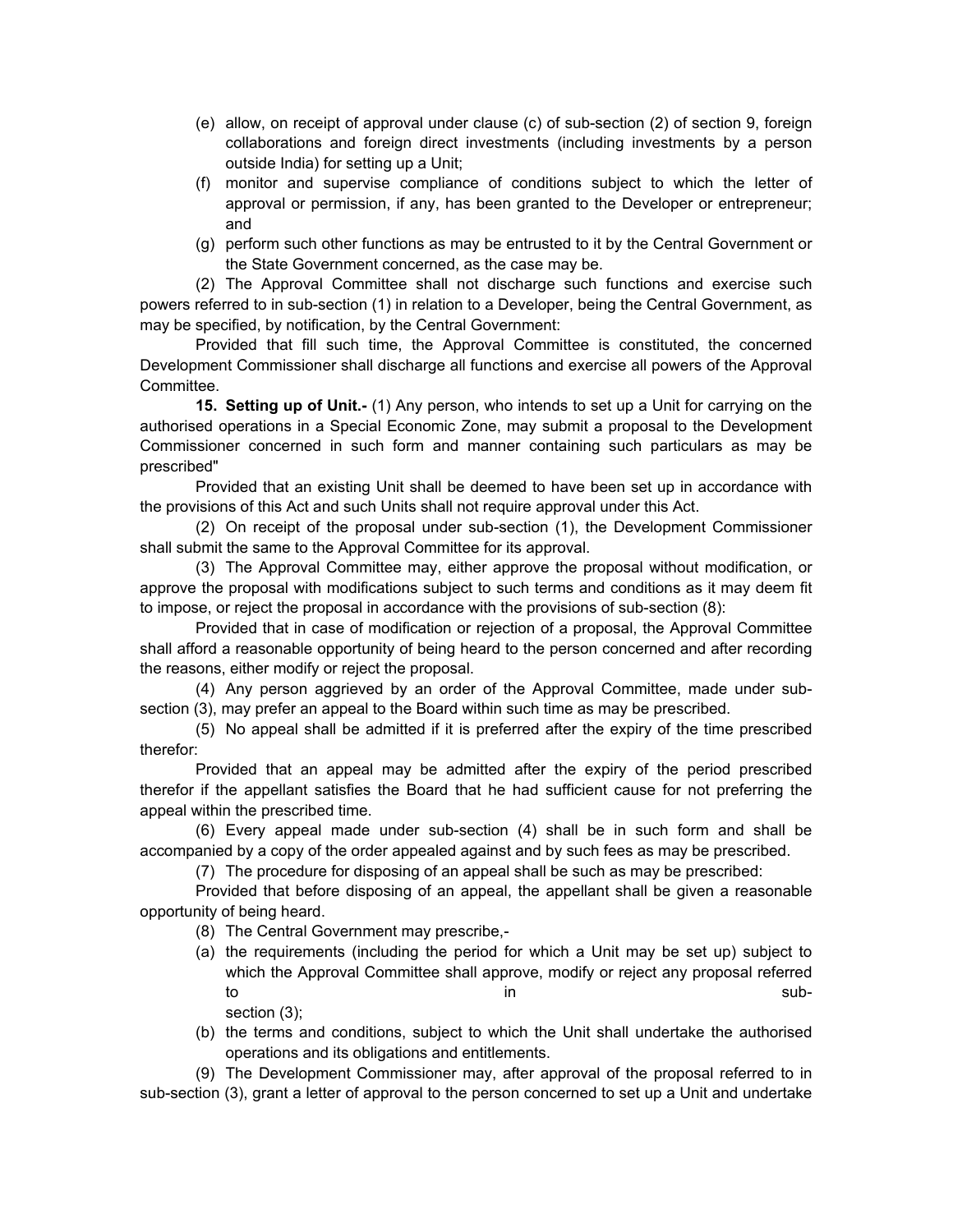such operations which the Development Commissioner may authorise and every such operation so authorised shall be mentioned in the letter of approval.

**16. Cancellation of letter of approval to entrepreneur.-** (1) The Approval Committee may, at any time, if it has any reason or cause to believe that the entrepreneur has persistently contravened any of the terms and conditions or its obligations subject to which the letter of approval was granted to the entrepreneur, cancel the letter of approval:

Provided that no such letter of approval shall be cancelled unless the entrepreneur has been afforded a reasonable opportunity of being heard.

(2) Where the letter of approval has been cancelled under sub-section (1), the Unit shall not, from the date of such cancellation, be entitled to any exemption, concession, benefit or deduction available to it, being a Unit, under this Act.

(3) Without prejudice to the provisions of this Act, the entrepreneur whose letter of approval has been cancelled under sub-section (1), shall remit, the exemption, concession, drawback and any other benefit availed by him in respect of the capital goods, finished goods lying in stock and unutilised raw materials relatable to his Unit, in such manner as may be prescribed.

(4) Any person aggrieved by an order of the Approval Committee made under subsection (1), may prefer an appeal to the Board within such time as may be prescribed.

(5) No appeal shall be admitted if it is preferred after the expiry of the time prescribed therefor:

Provided that an appeal may be admitted after the expiry of the period prescribed therefor if the appeallant satisfies the Board that he had sufficient cause for not preferring the appeal within the prescribed time.

(6) Every appeal made under sub-section (4) shall be in such form and shall be accompanied by a copy of the order appealed against and by such fees as may be prescribed.

(7) The procedure for disposing of an appeal shall be such as may be prescribed:

Provided that before disposing of an appeal, the appellant shall be given a reasonable opportunity of being heard.

**17. Setting up and operation of Offshore Banking Unit.-** (1) An application for setting up and operation of an Offshore Banking Unit in a Special Economic Zone may be made to the Reserve Bank in such form and manner as may be prescribed.

(2) On receipt of an application under sub-section (1), the Reserve Bank shall, if it is satisfied that the applicant fulfils all the conditions specified under sub-section (3), grant permission to such applicant for setting up and operation of an Offshore Banking Unit.

(3) The Reserve Bank may, by notification, specify the terms and conditions subject to which an Offshore Banking Unit may be set up and operated in the Special Economic Zone.

**18. Setting up of International Financial Services Centre.-** (1) The Central Government may approve the setting up of an International Financial Services Centre in a Special Economic Zone and prescribe the requirements for setting up and operation of such Centre:

Provided that the Central Government shall approve only one International Financial Services Centre in a Special Economic Zone.

(2) The Central Government may, subject to such guidelines as may be framed by the Reserve Bank, the Securities and Exchange Board of India, the Insurance Regulatory and Development Authority and such other concerned authorities, as it deems fit, prescribe the requirements for setting up and the terms and conditions of the operation of Units in an International Financial Services Centre.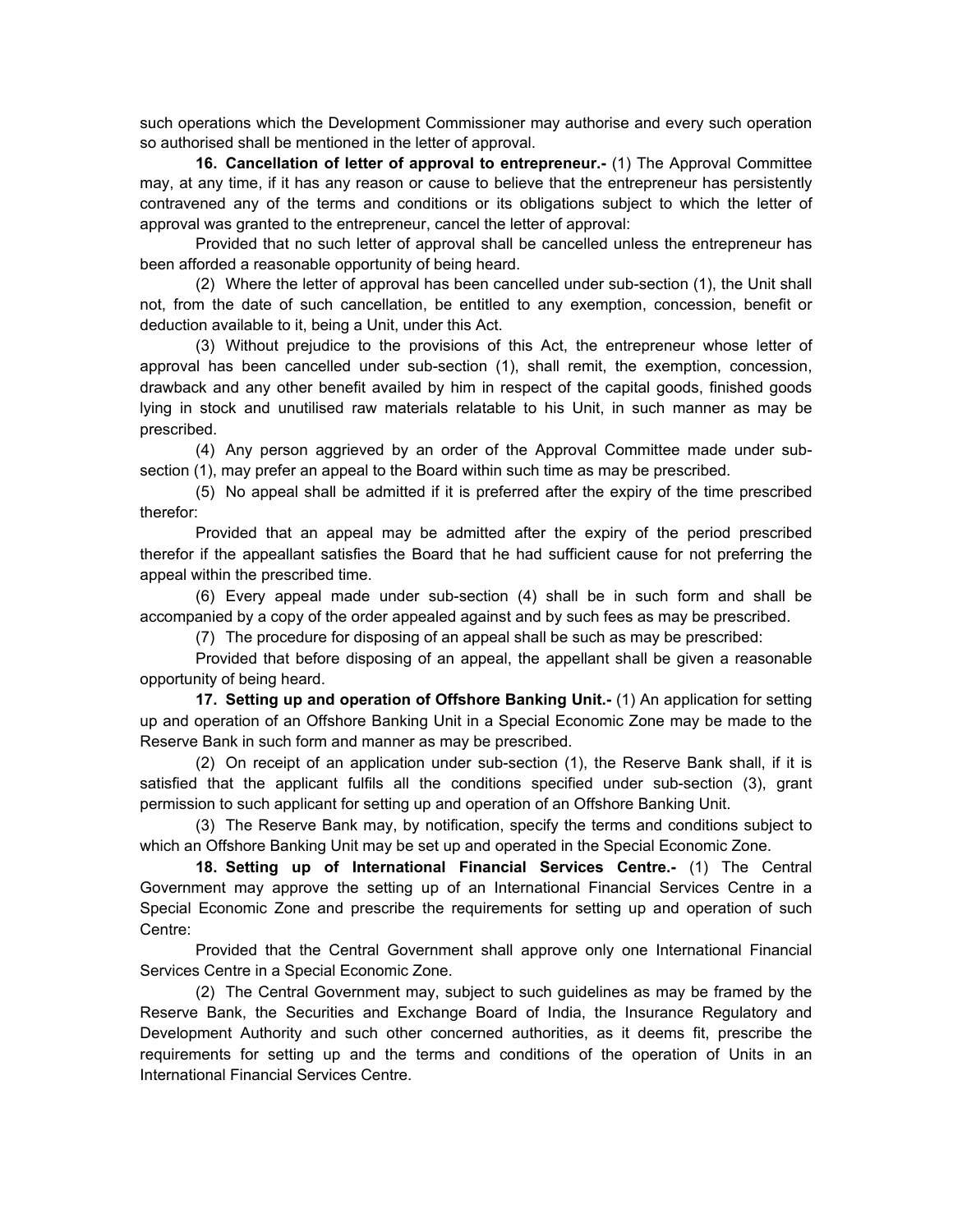**19. Single application form, return etc.-** Notwithstanding anything contained in any other law for the time being in force, the Central Government may, if required,-

(a) prescribe a single application form for obtaining any licence, permission or registration or approval by a Developer, or an entreprenur under one or more Central Acts;

(b) authorise the Board, the Development Commissioner or Approval Committee, to exercise the powers of the Central Government on matters relating to the development of a Special Economic Zone or setting up and operation of Units;

(c) prescribe a single form for furnishing returns or information by a Developer or an entrepreneur under one or more Central Acts.

**20. Agency to inspect.-** Notwithstanding anything contained in any other law for the time being in force, the Central Government may, by notification, specify any officer or agency to carry out surveys or inspections for securing of compliance with the provisions of any Central Act by a Developer or an entrepreneur, as the case may be, and such officer or agency shall submit verification and compliance reports, in such manner and within such time as may be specified in the said notification.

**21. Single enforcement officer or agency for notified offences.-** (1) The Central Government may, by notification, specify any act or omission made punishable under any Central Act, as notified offence for the purposes of this Act.

(2) The Central Government may, by general or special order, authorise any officer or agency to be the enforcement officer or agency in respect of any notified offence or offences committed in a Special Economic Zone.

(3) Every officer or agency authorised under sub-section (2) shall have all the corresponding powers of investigation, inspection, search or seizure as is provided under the relevant Central Act in respect of the notified offences.

**22. Investigation, inspection, search or seizure.-** The agency or officer, specified under section 20 or section 21, may, with prior intimation to the Development Commissioner concerned, carry out the investigation, inspection, search or seizure in the Special Economic Zone or in a Unit if such agency or officer has reasons to believe (reasons to be recorded in writing) that a notified offence has been committed or is likely to be committed in the Special Economic Zone:

Provided that no investigation, inspection, search or seizure shall be carried out in a Special Economic Zone by any agency or officer other than those referred to in sub-section (2) or sub-section (3) of section 21 without prior approval of the Development Commissioner concerned:

Provided further that any officer or agency, if so authorised by the Central Government, may carry out the investigation, inspection, search or seizure in the Special Economic Zone or Unit without prior intimation or approval of the Development Commissioner.

**23. Designated Courts to try suits and notified offences.-** (1) The State Government, in which the Special Economic Zone is situated, may, with the concurrence of the Chief Justice of the High Court of that State, designate one or more courts-

- (a) to try all suits of a civil nature arising in the Special Economic Zone; and
- (b) to try notified offences committed in the Special Economic Zone.

(2) No court, other than the court designated under sub-section (1), shall try any suit or conduct the trial of any notified offence referred to in that sub-section:

Provided that the courts, in which any suit of a civil nature in a Special Economic Zone had been filed before the Commencement of this Act, shall continue to try such suit after such commencement: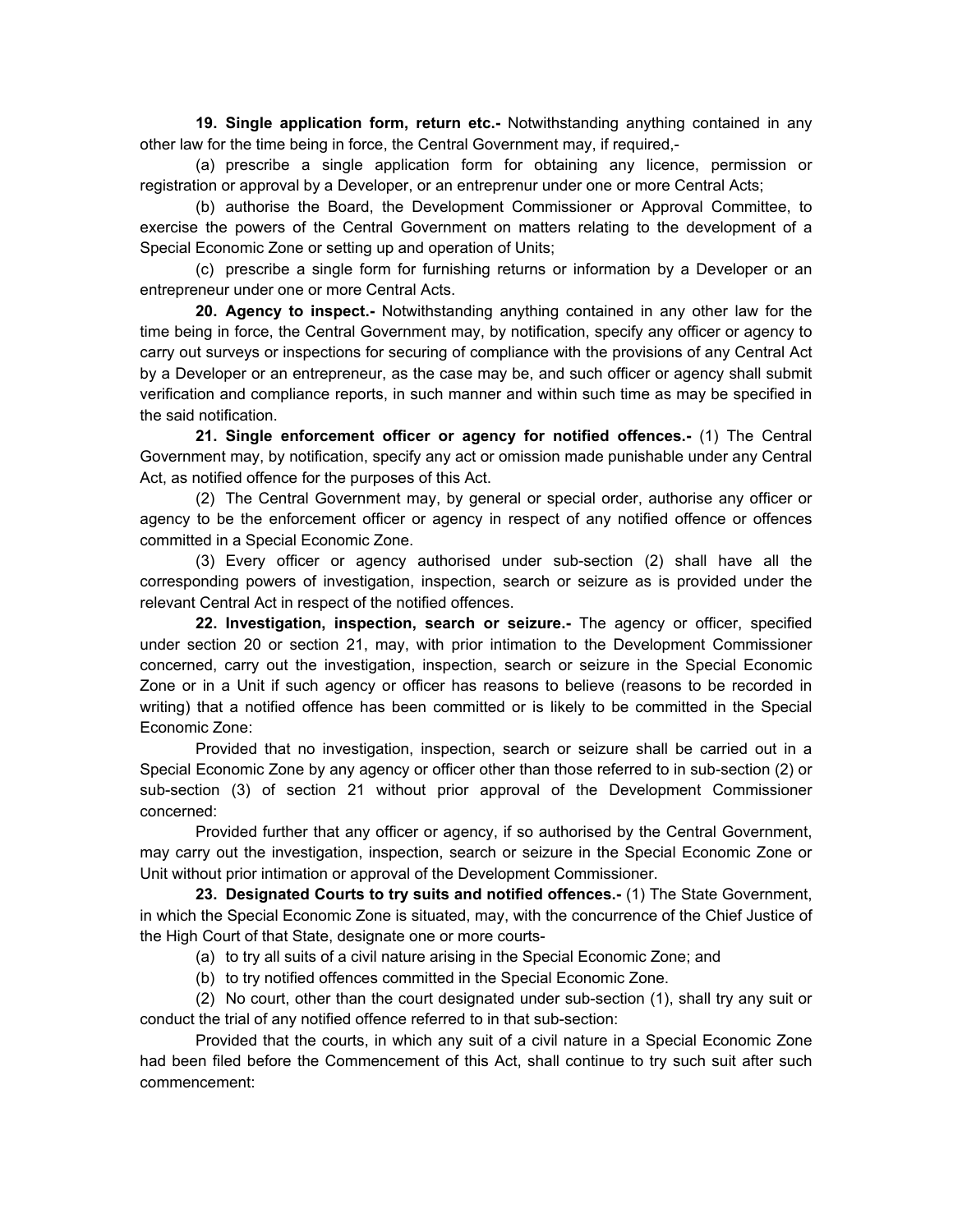Provided further that the courts, in which any trial of any notified offence is being conducted before the commencement of this Act, shall continue to conduct the that of such offence after the commencement of this Act:

Provided also that the courts competent to try any notified offence, before the commencement of this Act, shall conduct the trial in respect of such offence after the commencement of this Act until the courts have been designated under sub-section (1) and all such cases relating to such trails shall thereafter be transferred to such courts so designated which shall conduct the trial from the stage at which such cases were so transferred.

**24. Appeal to High Court.-** Any person aggrieved, by any decision or order of the court designated under sub-section (1) of section 23, may file an appeal to the High Court within sixty days from the date of communication of the decision or order of the courts so designated to him on any question of fact or law arising out of such orders:

Provided that the High Court may, if it is satisfied that the appellant was prevented by sufficient cause from filing an appeal within the said period, allow it to be filed within a further period not exceeding sixty days.

**Explanation.-** In section 23 and in this section "High Court" means the High Court of the State in which the Special Economic Zone is situated.

**25. Offences by companies.-** (1) Where an offence has been committed by a company, every person, who at the time the offence was committed was in charge of, and was responsible to, the company for the conduct of the business of the company, as well as the company, shall be deemed to be guilty of the offence and shall be liable to be proceeded against and punished accordingly:

Provided that nothing contained in this sub-section shall render any such person liable to any punishment provided for the offence, if he has proved that the offence was committed without his knowledge or that he had exercised all due diligence to prevent the commission of such offence.

(2) Notwithstanding anything contained in sub-section (1), where an offence has been committed by a company and it is proved that the offence has been committed with the consent or connivance of, or is attributable to any neglect on the part of, any director, manager, secretary or other officer of the company, such director, manager, secretary or other officer shall also be deemed to be guilty of the offence and shall be liable to be proceeded against and punished accordingly.

**Explanation.-** For the purposes of this section,-

- (a) "company" means any body corporate and includes a firm or other association of individuals; and
- (b) "director", in relation to a firm, means a partner in the firm.

#### **CHAPTER-VI**

# **SPECIAL FISCAL PROVISIONS FOR SPECIAL ECONOMIC ZONES**

**26. Exemptions, drawbacks and concessions to every Developer and entrepreneur.-** (1) Subject to the provisions of sub-section (2), every Developer and the entrepreneur shall be entitled to the following exemptions, drawbacks and concessions, namely:-

- (a) exemption from any duty of customs, under the Customs Act, 1962 (52 of 1962) or the Customs Tariff Act, 1975 (51 of 1975) or any other law for the time being in force, on goods imported into, or services provided in, a Special Economic Zone or a Unit, to carry on the authorised operations by the Developer or entrepreneur.
- (b) exemption from any duty of customs, under the Customs Act, 1962 (52 of 1962) or the Customs Tariff Act, 1975 (51 of 1975) or any other law for the time being in force,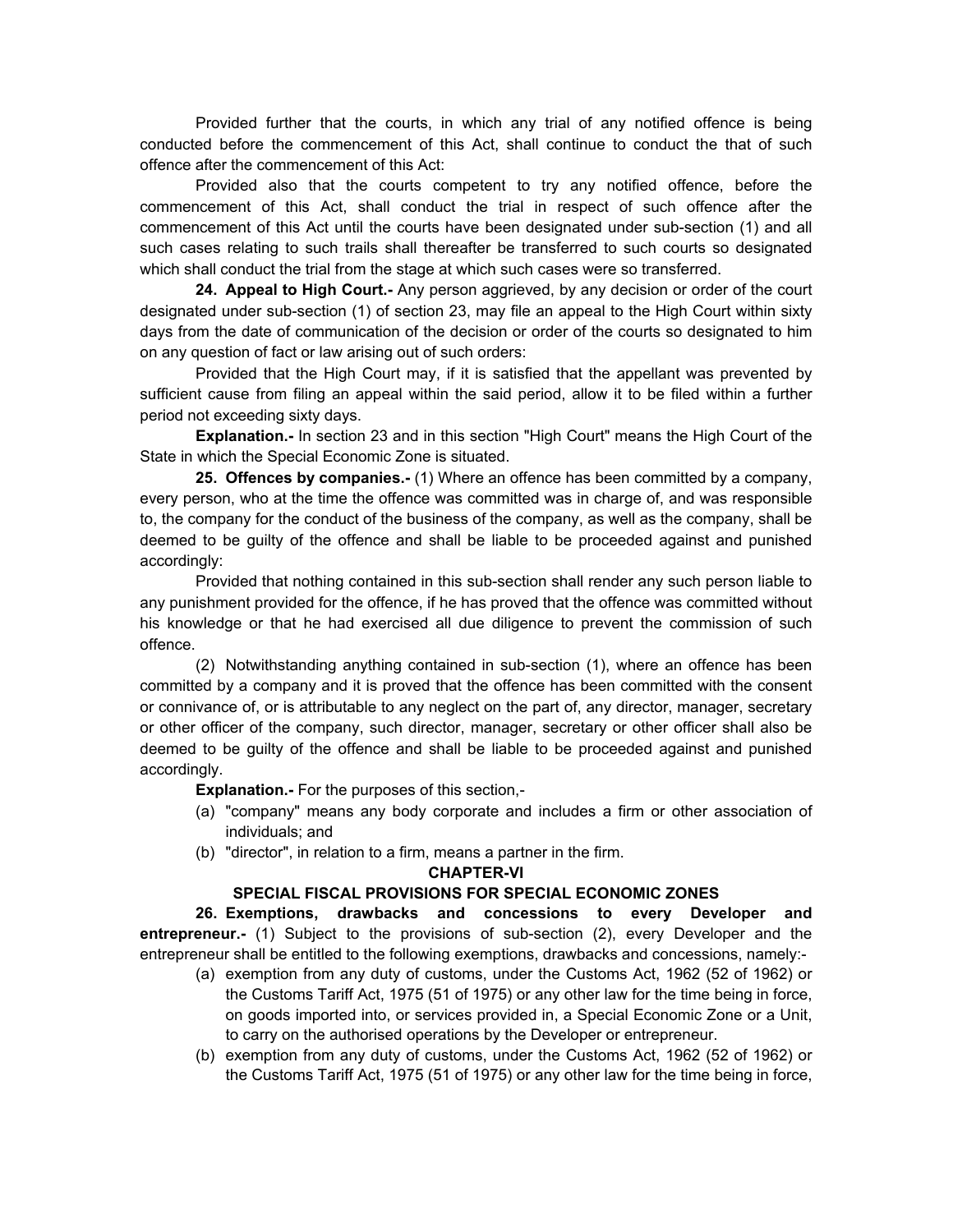on goods exported from, or services provided, from a Special Economic Zone or from a Unit, to any place outside India;

- (c) exemption from any duty of excise, under the Central Excise Act, 1944 (.....of 1944) or the Central Excise Tariff Act, 1985 (5 of 1986) or any other law for the time being in force, on goods brought from Domestic Tariff Area to a Special Economic Zone or Unit, to carry on the authorised operations by the Developer or entrepreneur;
- (d) drawback or such other benefits as may be admissible from time to time on goods brought or services provided from the Domestic Tariff Area into a Special Economic Zone or Unit or services provided in a Special Economic Zone or Unit by the service providers located outside India to carry on the authorised operations by the Developer or entrepreneur;
- (e) exemption from service tax under Chapter V of the Finance Act, 1994 (32 of 1994) on taxable services provided to a Developer or Unit to carry on the authorised operations in a Special Economic Zone;
- (f) Exemption from the securities transaction tax leviable under section 98 of the Finance (No.2) Act, 2004 (23 of 2004) in case the taxable securities transactions are entered into by a non-resident through the International Financial Services Centre;
- (g) exemption from the levy of taxes on the sale or purchase of goods other than newspapers under the Central Sales Tax Act, 1956 (74 of 1956) if such goods are meant to carry on the authorised operations by the Developer or entrepreneur

(2) The Central Government may prescribe, the manner in which, and, the terms and conditions subject to which, the exemptions, concessions, drawback or other benefits shall be granted to the Developer or entrepreneur under sub-section (1).

**27. Provisions of Income-tax Act, 1961 to apply with certain modification in relation to Developers and entrepreneurs.-** The provisions of the Income-tax Act, 1961 (43 of 1961), as in force for the time being, shall apply to, or in relation to, the Developer or entrepreneur for carrying on the authorised operations in a Special Economic Zone or Unit subject to the modifications specified in the Second Schedule.

**28. Duration of goods or services in Special Economic Zones.-** The Central Government may prescribe the period during which any goods brought into, or services provided in, any Unit or Special Economic Zone without payment of taxes, duties or cess shall remain or continue to be provided in such Unit or Special Economic Zone.

**29. Transfer of ownership and removal of goods.-** The transfer of ownership in any goods brought into, or produced or manufactured in, any Unit or Special Economic Zone or removal thereof from such Unit or Zone shall be allowed, subject to such terms and conditions as the Central Government may prescribe.

**30. Domestic clearance by Units.-** Subject to the conditions specified in the rules made by the Central Government in this behalf,-

(a) any goods removed from a Special Economic Zone to the Domestic Tariff Area shall be chargeable to duties of customs including anti-dumping, countervailing and safeguard duties under the Customs Tariff Act, 1975 (51 of 1975), where applicable, as leviable on such goods when imported; and

(b) the rate of duty and tariff valuation, if any, applicable to goods removed from a Special Economic Zone shall be at the rate and tariff valuation in force as on the date of such removal, and where such date is not ascertainable, on the date of payment of duty.

#### **CHAPTER-VII SPECIAL ECONOMIC ZONE AUTHORITY**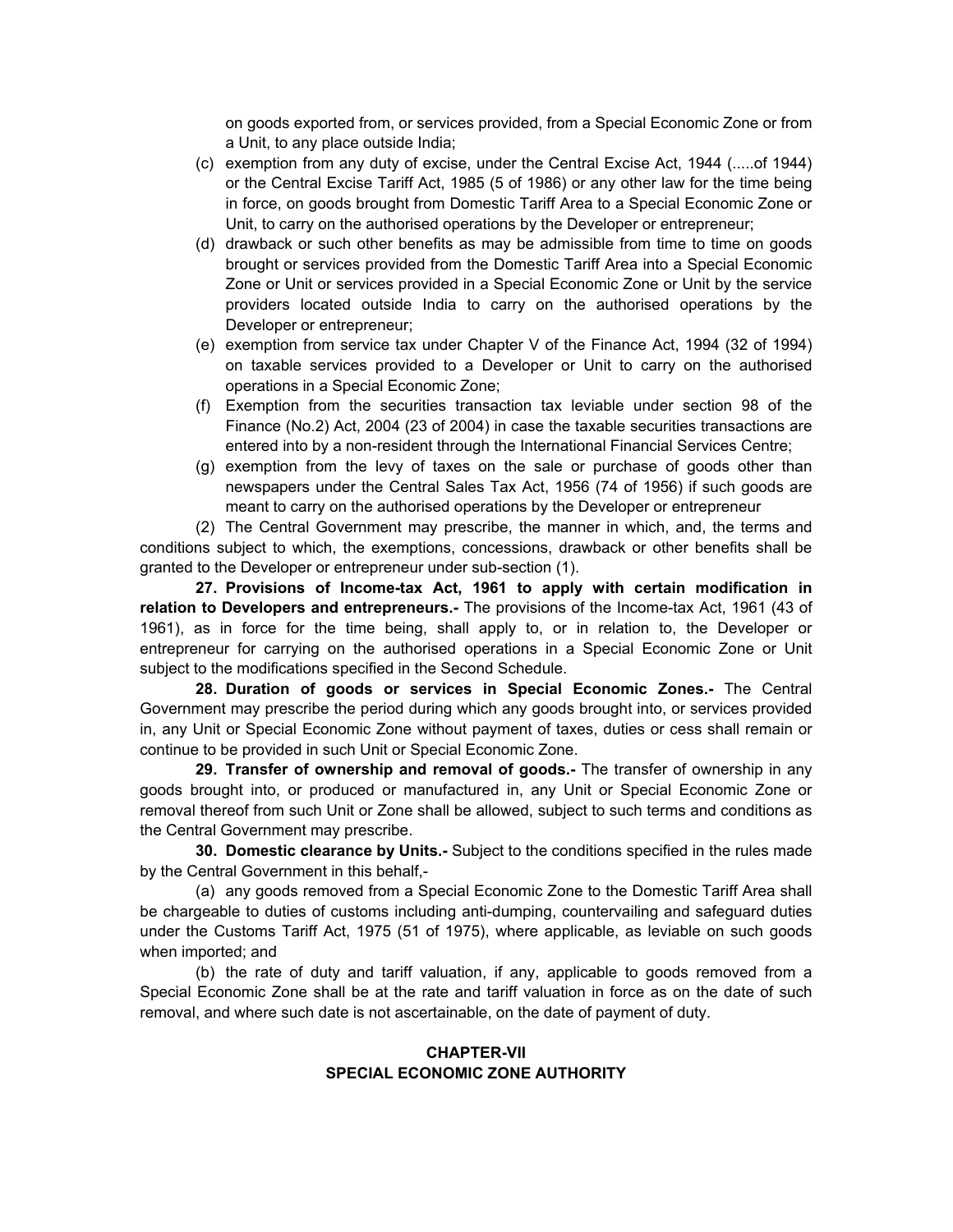**31. Constitution of Authority.-** (1) The Central Government shall, by notification in the Official Gazette, constitute, for every Special Economic Zone established by it before the commencement of this Act or which may be established after such commencement by the Central Government, an Authority to be called the .........(name of the Special Economic Zone) Authority to exercise the powers conferred on, and discharge the functions assigned to, it under this Act:

Provided that in respect of existing Special Economic Zones established by the Central Government, such Authority shall be constituted by the Central Government within six months from the date of commencement of this Act:

Provided further that until such Authority is constituted, the person or the authority (including the evelopment Commissioner) Exercising control over such existing Special Economic Zones shall continue to exercise such control over the Special Economic Zone till the Authority is constituted.

(2) Every Authority shall be a body corporate by the name aforesaid, having perpetual succession and a common seal, with a power, subject to the provisions of this Act, to acquire, hold and dispose of property, both movable and immovable, and to contract and shall, by the said name, sue and be sued.

(3) The head office of every Authority shall be at such place as the Central Government may specify in the notification referred to in sub-section (1).

(4) Any Authority may, with the previous approval of the Central Government, establish branch offices at other places in India.

(5) Every Authority shall consist of-

(a) the Development Commissioner of the Special Economic Zone over which the Authority exercises its jurisdiction-Chairperson, ex officio;

(b) two officers of the Central Government to be nominated by that Government having knowledge of, or experience in, dealing with matters relating to Special Economic Zones-Members, ex officio;

(c) an officer of the Government of India in the Ministry or Department dealing with commerce on matters relating to Special Economic Zone-Member, ex officio;

(d) not more than two persons, being entrepreneurs or their nominee, to be nominated by the Central Government-Members, ex officio;

(6) The term of office of the Members of an Authority (other than ex officio Members) and the manner of filling of vacancies shall be such as may be prescribed.

(7) An Authority may associate with itself in such manner, subject to such conditions and for such purposes as may be prescribed, any person whose asistance or advice it requires in discharging its functions effectively and that person shall be entitled to receive such allowances or fees as may be fixed by the Authority.

(8) One-third of the total Members of the Authority shall form a quorum, and all the acts of the Authority shall be decided by a majority of the Members present.

- (9) No act or proceeding of an Authority shall be invalidated merely by reason of-
- (a) any vacancy in, or any defect in the constitution of, the Authority; or
- (b) any defect in the appointment of a person acting as a Member of the Authority; or
- (c) any irregularity in the procedure of the Authority not affecting the merits of the case.

(10) Every Authority shall meet at such times and places and shall observe such rules of procedure in regard to the transaction of business at its meetings (including quorum at such meetings) as may be prescribed.

**32. Officers of Authority and other staff.-** (1) Every Development Commissioner of the Special Economic Zone, for which he is appointed as such, shall be the chief executive of the Authority concerned and exercise such powers and perform such functions as may be prescribed.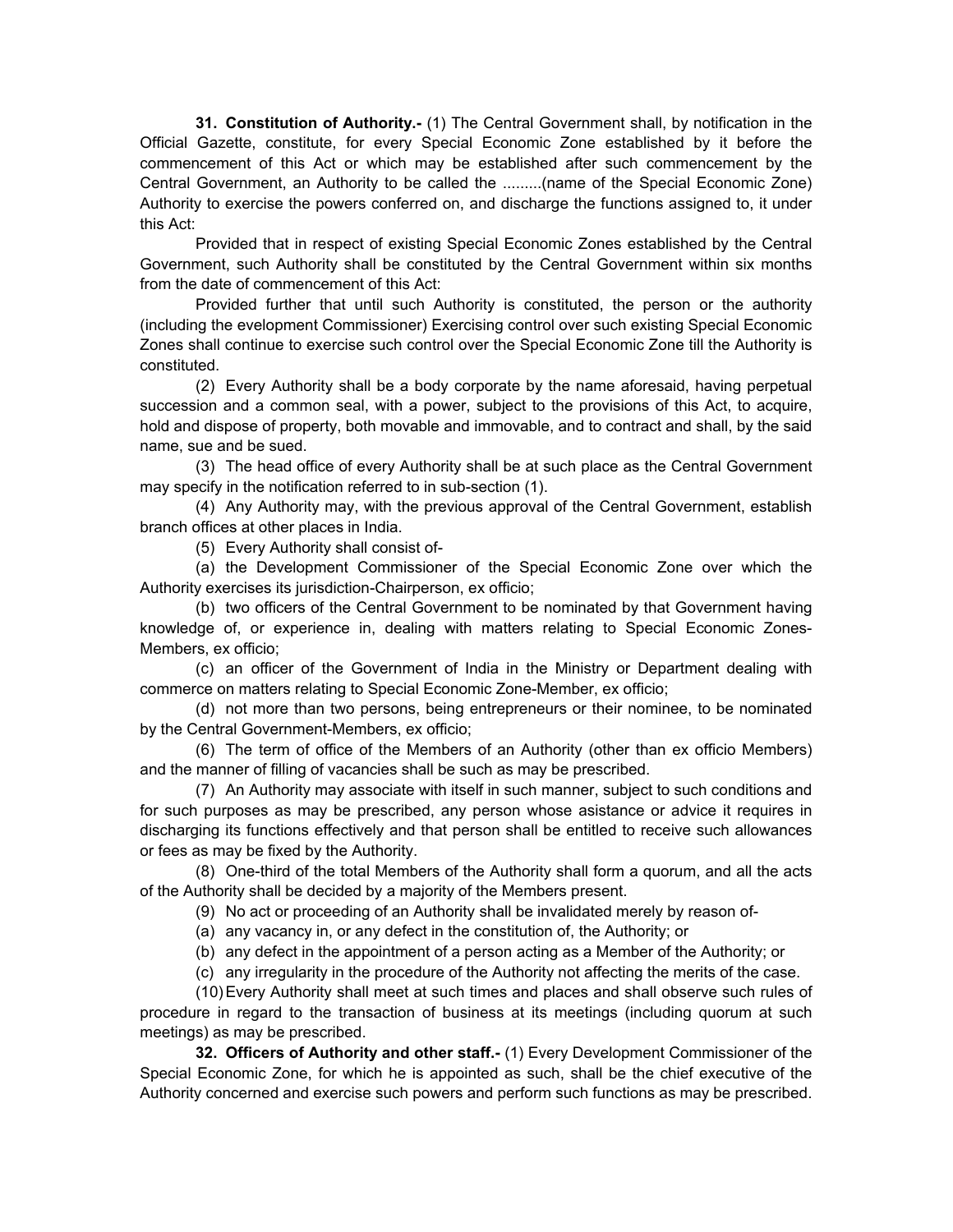(2) Every Authority may, in addition to the officers and employees transferred to it under section 33, appoint such other officers and employees, as it considers necessary for the efficient discharge of its functions under this Act.

(3) The method of appointment, the conditions of service and the scales of pay and allowances of such other officers and employees appointed under sub-section (2) shall be such as may be prescribed.

**33. Special provision for transfer of officers or other employees to Authority.-** (1) It shall be lawful for the Central Government to transfer to each Authority, by order, and with effect from such date or dates, as may be specified in the order, any officer or other employee holding office as such (except officers or other employees on deputation) in the existing Special Economic Zone concerned:

Provided that the scale of pay of the post to which such officer or other employee is transferred shall not be lower than the scale of pay of the post which he was holding immediately before such transfer and the other terms and conditions of service (including pension, leave, provident fund and medical benefits) of the post to which he is transferred shall not be less favourable than the terms and conditions of service in relation to the post held by him immediately before such transfer:

Provided further that if, immediately before the date of his transfer, any such officer or other employee is officiating in a higher post under the Central Government either in a leave vacancy or in any vacancy of a specified duration, his pay and other allowances, if any, on transfer, shall be protected for the unexpired period of such vacancy and thereafter he shall be entitled to the scale of pay applicable to the post under the Central Government to which he would have reverted but for his transfer to the Authority.

(2) If any question arises as to whether the prescribed terms and conditions of service in respect of any matter, including remuneration, pension, leave, provident fund and medical benefits, are less favourable than those attached to the post held by an officer or other employee immediately before his transfer to the Authority, the decision of the Central Government in the matter shall be final.

**34. Functions of Authority.-** (1) Subject to the provisions of this Act, it shall be the duty of each Authority to undertake such measures as it thinks fit for the development, operation and management of the Special Economic Zone for which it is constituted.

(2) Without prejudice to the generality of the provisions of sub-section (1), the measures referred to therein may provide for-

- (a) the development of infrastructure in the Special Economic Zone;
- (b) promoting exports from the Special Economic Zone;
- (c) reviewing the functioning and performance of the Special Economic Zone;

(d) levy user or service charges or fees or rent for the use of properties belonging to the Authority;

(e) performing such other functions as may be prescribed.

**35. Grants and loans by Central Government.-** The Central Government may, after due appropriation made by Parliament by law in this behalf, make to every Authority by way of grants and loans or such sums of money as that Government may think fit for being utilised for the purposes of this Act.

**36. Constitution of Fund and its application.-** (1) There shall be established by every Authority a Fund to be called the............(the name of the Special Economic Zone concerned) Authority Fund and there shall be credited thereto-

- (a) all sums of money, which the Central Government may, after due appropriation made by Parliament by law in this behalf, provide to the Authority;
- (b) all grants or loans that may be made to the Authority under this Act;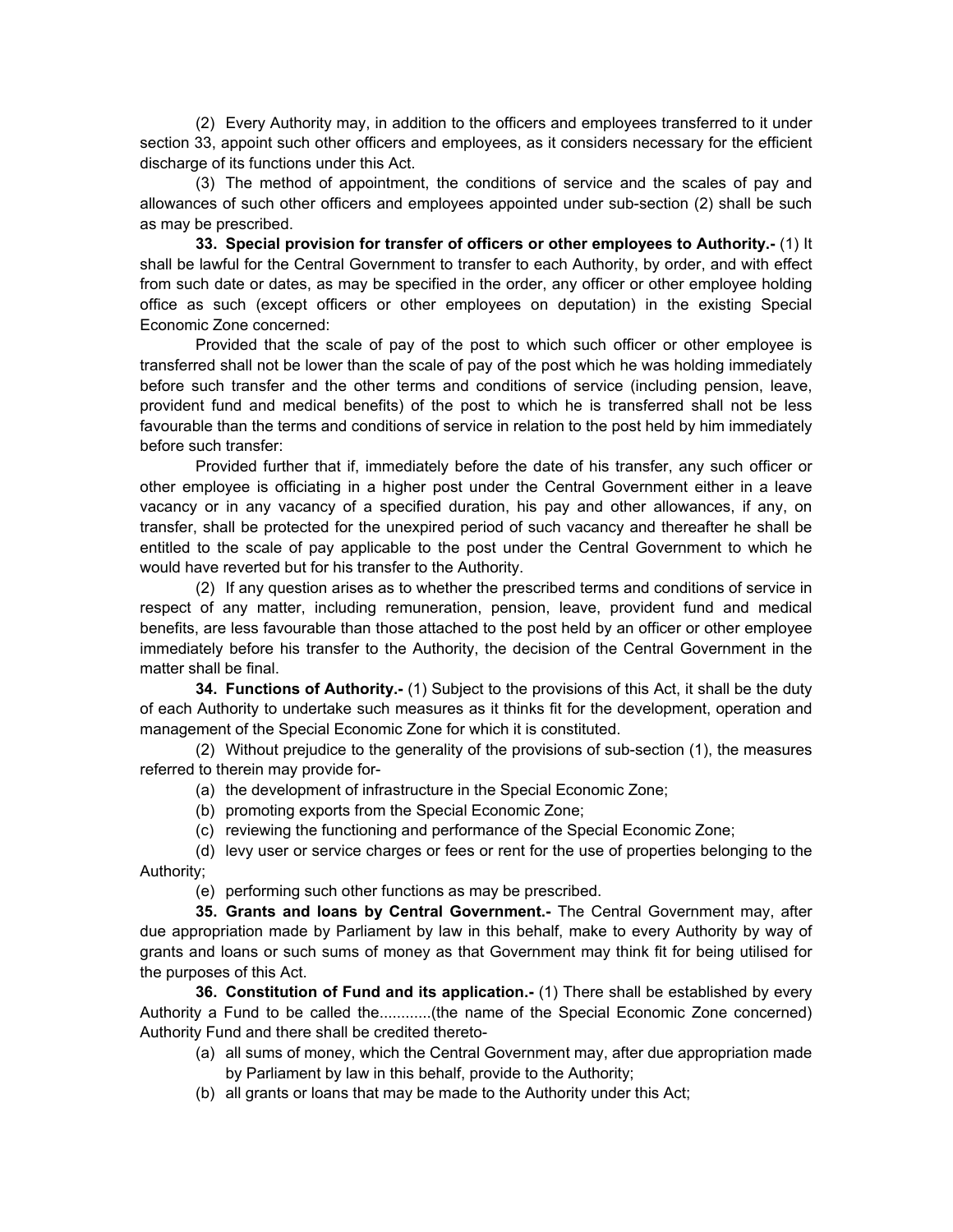- (c) all sums received on account of user or service charges or fees or rent for the use of properties belonging to the Authority;
- (d) all sums received by the Authority from such other sources as may be decided upon by the Central Government.
- (2) The Fund shall be applied for meeting-

(a) the salaries, allowances and other remuneration of the members, officers and other employees of the Authority;

- (b) the expenses of the Authority in the discharge of its functions under section 34;
- (c) the repayment of any loan;
- (d) the expenses on objects and for purposes authorised by this Act;
- (e) any other administrative expenses of the Authority.

**37. Accounts and audit.-** (1) Every Authority shall maintain proper accounts and other relevant records and prepare an annual statement of accounts in such form as may be prescribed by the Central Government, in consultation with the Comptroller and Auditor-General of India.

(2) The accounts of every Authority shall be audited by the Comptroller and Auditor-General of India at such intervals as may be specified by him and any expenditure incurred in connection with such audit shall be payable by the Authority to the Comptroller and Auditor-General of India.

(3) The Comptroller and Auditor-General of India or any person appointed by him in connection with the audit of the accounts of the Authority shall have the same rights and privileges and authority in connection with such audit as the Comptroller and Auditor-General of India generally has in connection with the audit of the Government accounts and, in particular, shall have the right to demand the production of books, accounts, connected vouchers and other documents and papers and to inspect any of the offices of the Authority.

(4) The accounts of every Authority as certified by the Comptroller and Auditor-General of India or any other person appointed by him in this behalf together with the audit report thereon shall be forwarded annually to the Central Government and the Central Government shall cause the same to be laid before each House of Parliament.

**38. Directions by Central Government.-** Every Authority shall be bound to carry out such directions as may be issued to it from time to time by the Central Government for the efficient administration of this Act.

**39. Returns and reports.-** (1) Every Authority shall furnish to the Central Government at such time and in such form and manner as may be prescribed or as the Central Government may direct, such returns and statements and such particulars in regard to the promotion and development of exports and the operation and maintenance of the Special Economic Zone and Units as the Central Government may, from time to time, require.

(2) Without prejudice to the provisions of sub-section (1), every Authority shall, as soon as possible, after the end of each financial year, submit to the Central Government a report in such form and before such date, as may be prescribed, giving a true and full account of its activities, policy and programmes during the previous financial year.

(3) A copy of every report received under sub-section (2) shall be laid, as soon as may be, after it is received, before each House of Parliament.

**40. Power to supersede Authority.-** (1) If at any time the Central Government is of the opinion that an Authority is unable to perform, or has persistently made default in the performance of the duty imposed on it by or under this Act or has exceeded or abused its powers, or has wilfully or without sufficient cause, failed to comply with any direction issued by the Central Government under section 38, the Central Government may, by notification, supersede that Authority for such period not exceeding six months, as may be specified in the notification: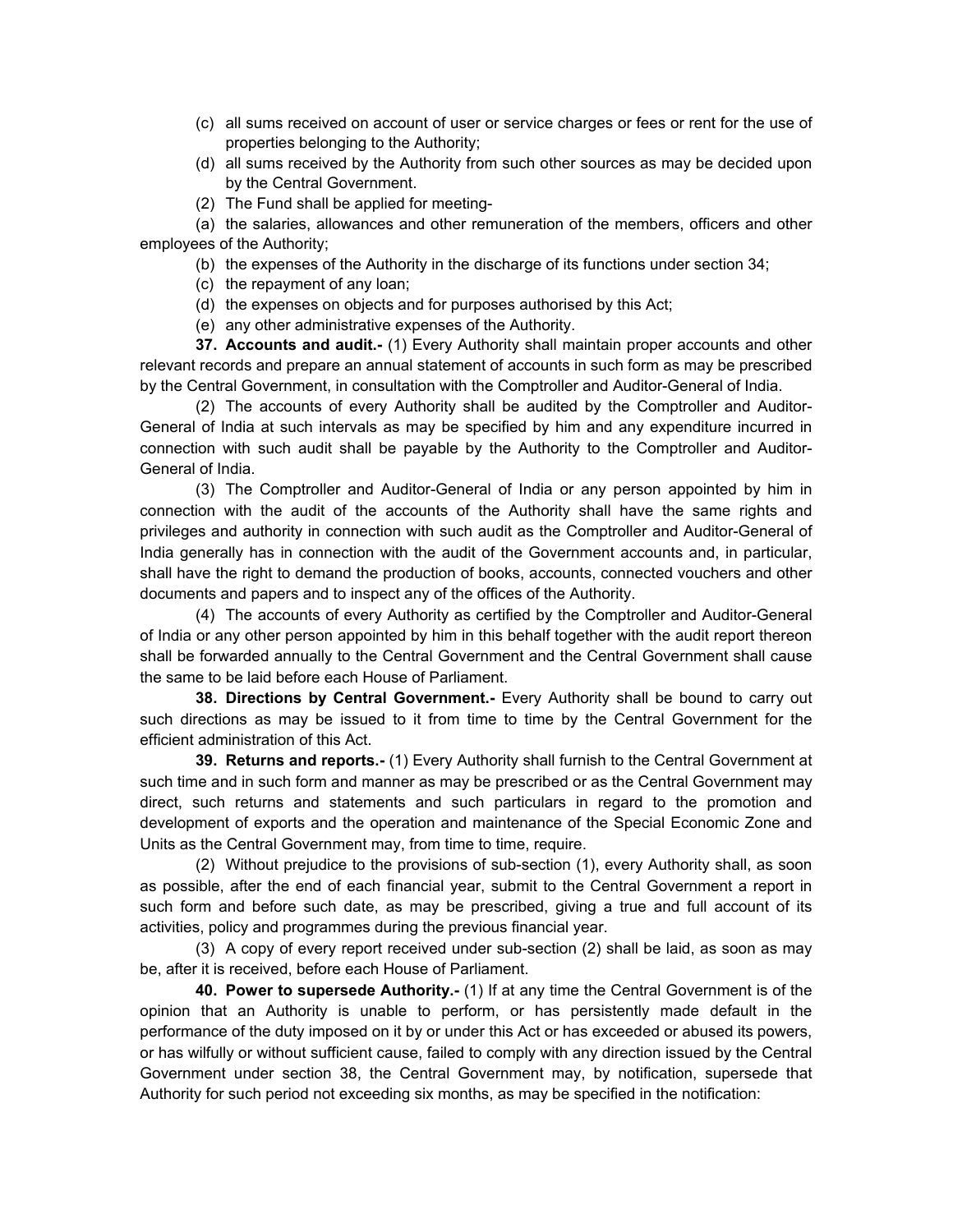Provided that before issuing a notification under this sub-section, the Central Government shall give reasonable time to that Authority to make representation against the proposed supersession and shall consider the representations, if any, of the Authority.

(2) Upon the publication of a notification under sub-section (1) superseding the Authority,-

- (a) the Chairperson and other Members of the Authority shall, notwithstanding that their term of office has not expired as from the date of supersession, vacate their offices as such;
- (b) all the powers, functions and duties which may, by or under the provisions of this Act, be exercised or discharged by or on behalf of the Authority shall, during the period of supersession, be exercised and performed by such person or persons as the Central Government may direct;
- (c) all property vested in the Authority shall, during the period of supersession, vest in the Central Government.

(3) On the expiration of the period of supersession specified in the notification issued under sub-section (1), the Central Government may-

(a) extend the period of supersession for such further period not exceeding six months; or

(b) reconstitute the Authority in the manner provided in section 31.

**41. Members, officers and other employees of Authority to be public servants.-** All Members, officers and other employees of every Authority, shall, when acting or purporting to act in pursuance of any of the provisions of this Act or the rules made thereunder, be deemed to be public servants within the meaning of section 21 of the Indian Penal Code (45 of 1860).

#### **CHAPTER-VIII MISCELLANEOUS**

**42. Reference of dispute.-** (1) Notwithstanding anything contained in any other law for the time being in force, if-

(a) any dispute of civil nature arises among two or more entrepreneurs or two or more Developers or between an entrepreneur and a Developer in the Special Economic Zone; and

(b) the court or the courts to try suits in respect of such dispute had not been designated under sub-section (1) of section 23,

such dispute shall be referred to arbitration:

Provided that no dispute shall be referred to the arbitration on or after the date of the designation of the court or courts under sub-section (1) of section 23.

(2) Where a dispute has been referred to arbitration under sub-section (1), the same shall be settled or decided by the arbitrator to be appointed by the Central Government.

(3) Save as otherwise provided under this Act, the provisions of the Arbitration and Conciliation Act, 1996 (26 of 1996) shall apply to all arbitration under this Act as if the proceedings for arbitration were referred in settlement or decision under the provisions of the Arbitration and Conciliation Act, 1996.

 **43. Limitation.-** (1) The period of limitation in the case of any dispute which is required to be referred to arbitration shall be regulated by the provisions of the Limitation Act, 1963 (36 of 1963), as if the dispute was a suit and the arbitrator is civil court.

(2) Notwithstanding anything contained in sub-section (1), the arbitrator may admit a dispute after the expiry of the period of limitation, if the applicant satisfies the arbitrator that he had sufficient cause for not referring the dispute within such period.

**44. Applicability of provisions of this Act to existing Special Economic Zones.-** All the provisions of this Act (except sections 3 and 4) shall, as far as may be, apply to every existing Special Economic Zone.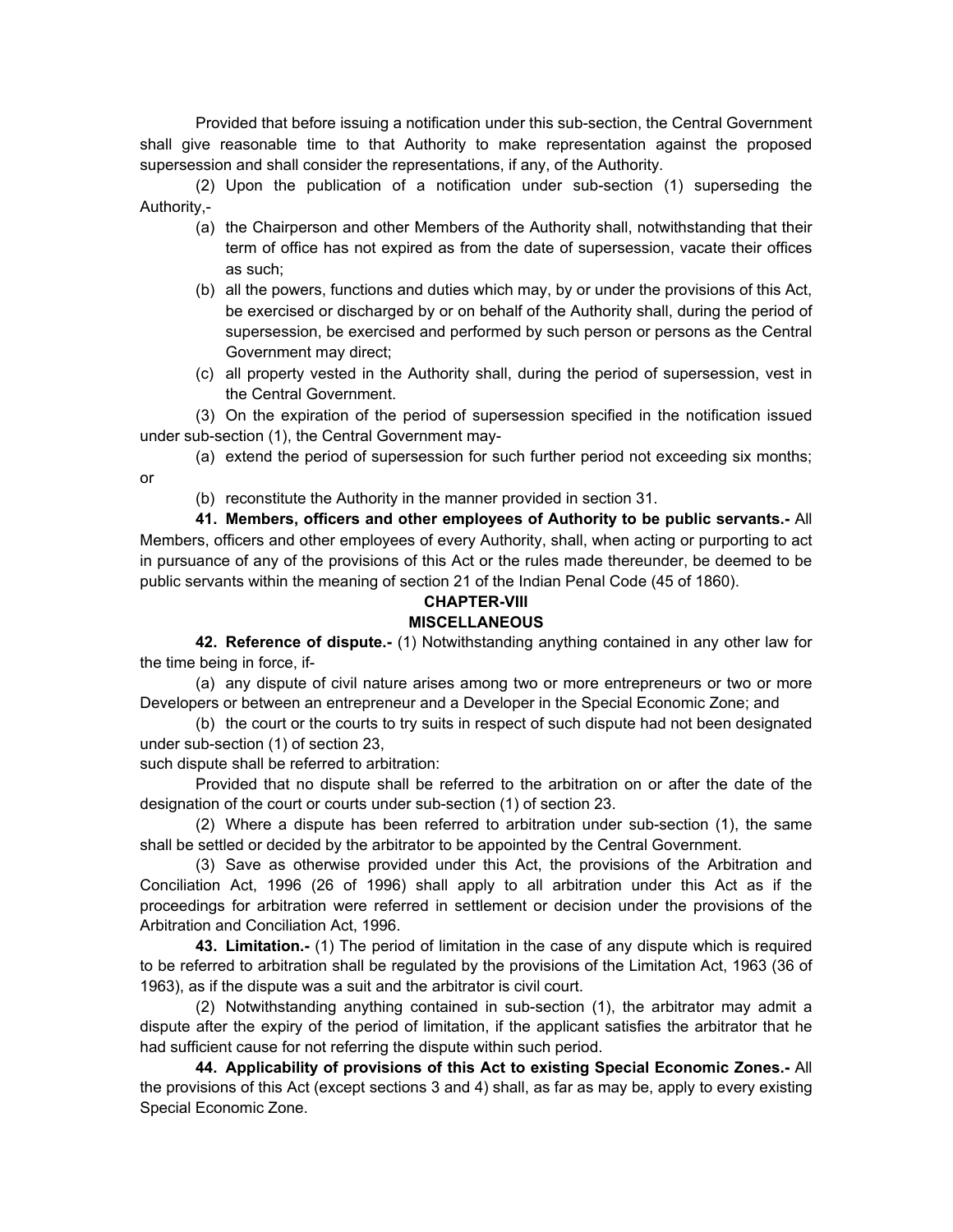**45. Person to whom a communication may be sent under this Act.-** A communication by any competent authority or person under this Act may be sent to the person who has the ultimate control over the affairs of the special economic zone or Unit or where the said affairs are entrusted to a manager, director, chairperson, or managing director, or to any other officer, by whatever name called, such communication may be sent to such manager, director, chairperson, or managing director or any other officer.

 **46. Identity Card.-** Every person, whether employed or residing or required to be present in a Special Economic Zone, shall be provided an identity card by every Development Commissioner of such Special Economic Zone, in such form and containing such particulars as may be prescribed.

**47. Authorities responsible for administration.-** Any authority which has been conferred upon any power, or, is, required to discharge any function under any Central or State Act, may, subject to the provisions of this Act, exercise such power or discharge such functions in any Special Economic Zone under that Act.

**48. Protection of action taken in good faith.-** No suit, prosecution or other legal proceeding shall lie against the Central Government or any Chairperson, Member, officer or other employee of the Board or the Approval Committee or the Authority or Development Commissioner for anything done or intended to be done in good faith under this Act.

**49. Power to modify provisions of this Act or other enactments in relation to Special Economic Zones.-** (1) The Central Government may, by notification, direct that any of the provision of this Act (other than sections 54 to 56) or any other Central Act or any rules or regulations made thereunder or any notification or order issued or direction given thereunder (other than the provisions relating to making of the rules or regulations) specified in the notification-

(a) shall not apply to a Special Economic Zone or a class of Special Economic Zones or all Special Economic Zones; or

(b) shall apply to a Special Economic Zone or a class of Special Economic Zones or all Special Economic Zones only with such exceptions, modification and adaptation, as may be specified in the notification:

Provided that nothing contained in this section shall apply to any modifications of any Central Act or any rule or regulation made thereunder or any notification or order issued or direction given or scheme made thereunder so far as such modification, rule, regulation, notification, order or direction or scheme relates to the matters relating to trade unions, industrial and labour disputes, welfare of labour including conditions of work, provident funds, employers' liability, workmen's compensation, invalidity and old age pensions and maternity benefits applicable in any Special Economic Zones.

(2) A copy of every notification proposed to be issued under sub-section (1), shall be laid in draft before each House of Parliament, while it is in session, for a total period of thirty days which may be comprised in one session or in two or more successive sessions, and if, before the expiry of the session immediately following the session or the successive sessions aforesaid, both Houses agree in disapproving the issue of the notification or both Houses agree in making any modification in the notification, the notification shall not be issued or, as the case may be, shall be issued only in such modified form as may be agreed upon by both the Houses.

**50. Power of State Government to grant exemption.-** The State Government may, for the purposes of giving effect to the provisions of this Act, notify policies for Developers and Units and take suitable steps for enactment of any law-

(a) granting exemption from the State taxes, levies and duties to the Developer or the entrepreneur;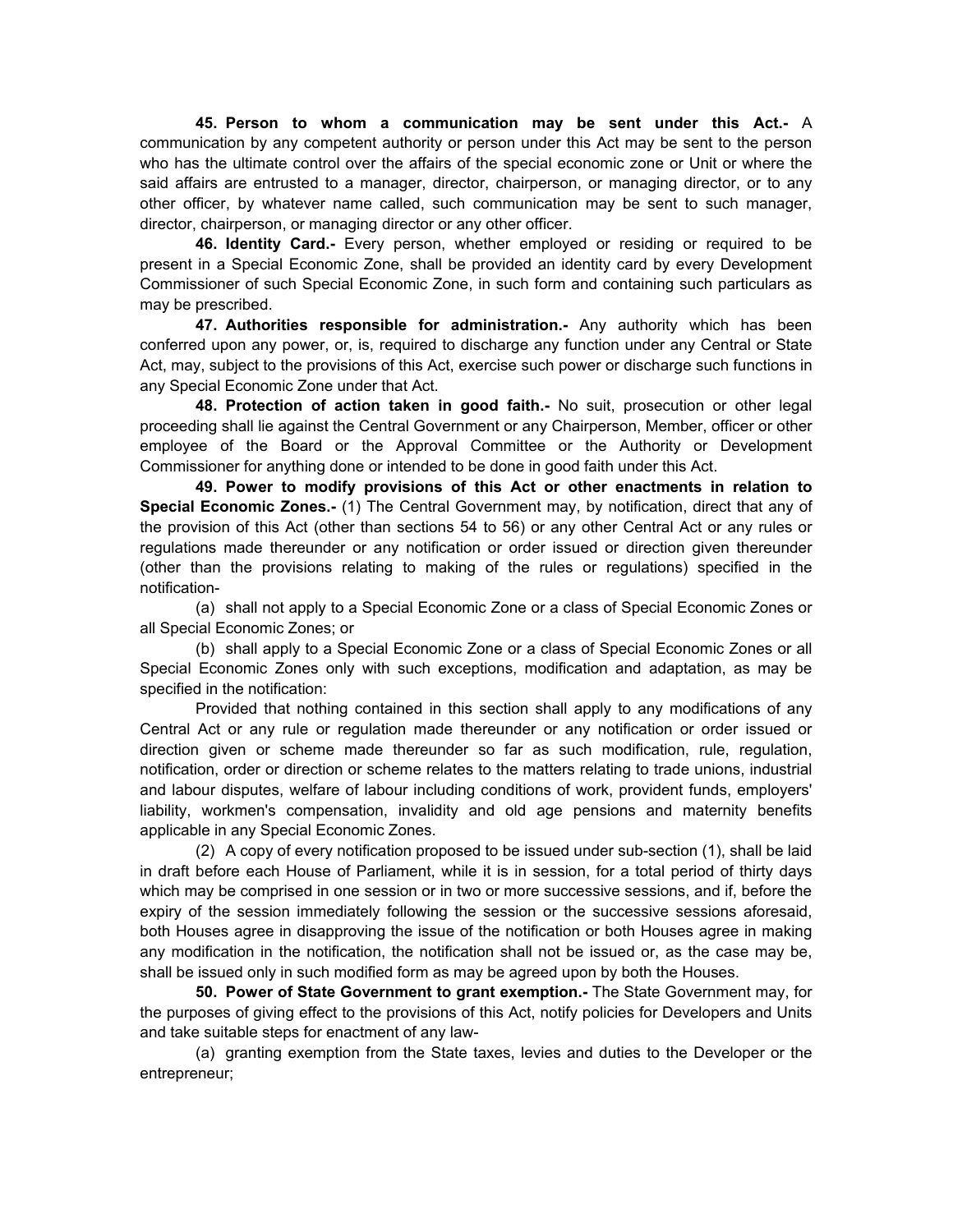(b) delegating the powers conferred upon any person or authority under any State Act to the Development Commissioner in relation to the Developer or the entrepreneur.

**51. Act to have overriding effect.-** The provisions of this Act shall have effect notwithstanding anything inconsistent therewith contained in any other law for the time being in force or in any instrument having effect by virtue of any law other than this Act.

**52. Certain provisions not to apply.-** (1) The provisions contained in the Chapter XA of the Customs Act, 1962 (52 of 1962) and the Special Economic Zones Rules, 2003 and the Special Economic Zones (Customs procedure) Regulations,2003 made thereunder shall not, with effect from such date as the Central Government by notification appoint, apply to the Special Economic Zones.

(2) Notwithstanding anything contained in sub-section (1), all offences committed, before the commencement of this Act, under any provisions of the Customs Act, 1962 (52 of 1962) and the Special Economic Zones Rules, 2003 and the Special Economic Zones (Customs Procedure) Regulations, 2003 made thereunder, shall continue to be governed by the said Act or rules, as the case may be.

(3) Anything done or any action taken or purported to have been done or taken including any rule, notification, inspection, order or notice made or issued or any permission or authorisation or exemption granted or any document or instrument executed under the said provisions of the Act, rules and regulations referred to in sub-section (1) shall, in so far as they are not inconsistent with the provisions of this Act, be deemed to have been done or taken or make or issued or granted under the corresponding provisions of the Act or rules or regulations referred to in that sub-section.

**53. Special Economic Zones to be ports, airports, inland container depots, land stations, etc., in certain cases.-** A Special Economic Zone shall, on and from the appointed day, be deemed to be a territory outside the customs territory of India for the purposes of undertaking the authorised operations.

(2) A Special Economic Zone shall, with effect from such date as the Central Government may notify, be deemed to be a port, airport, inland container depot, land station and land customs stations, as the case may be, under section 7 of the Customs Act, 1962 (52 of 1962):

Provided that for the purposes of this section, the Central Government may notify different dates for different Special Economic Zones.

**54. Amendment to First Schedule.-** (1) The Central Government may, having regard to the objects of this Act, and if it considers necessary or expedient so to do, by notification add to, or as the case may be, omit from the first Schedule any enactment specified therein.

(2) A copy of every notification proposed to be issued under sub-section (1), shall be laid in draft before each House of Parliament, while it is in session, for a total period of thirty days which may be comprised in one session or in two or more successive sessions, and if, before the expiry of the session immediately following the session or the successive sessions aforesaid, both Houses agree in disapproving the issue of the notification or both Houses agree in making any modification in the notification, the notification shall not be issued or, as the case may be, shall be issued only in such modified form as may be agreed upon by both the Houses.

**55. Power to make rules.-** (1) The Central Government may, by notification, make rules for carrying out the provisions of this Act.

(2) In particular, and without prejudice to the generality of the foregoing power, such rules may provide for all or any of the following matters, namely:-

(a) the infrastructure facilities necessary for the development of the Special Economic Zones under clause (p) and services in the Special Economic Zones under clause (z) of section 2;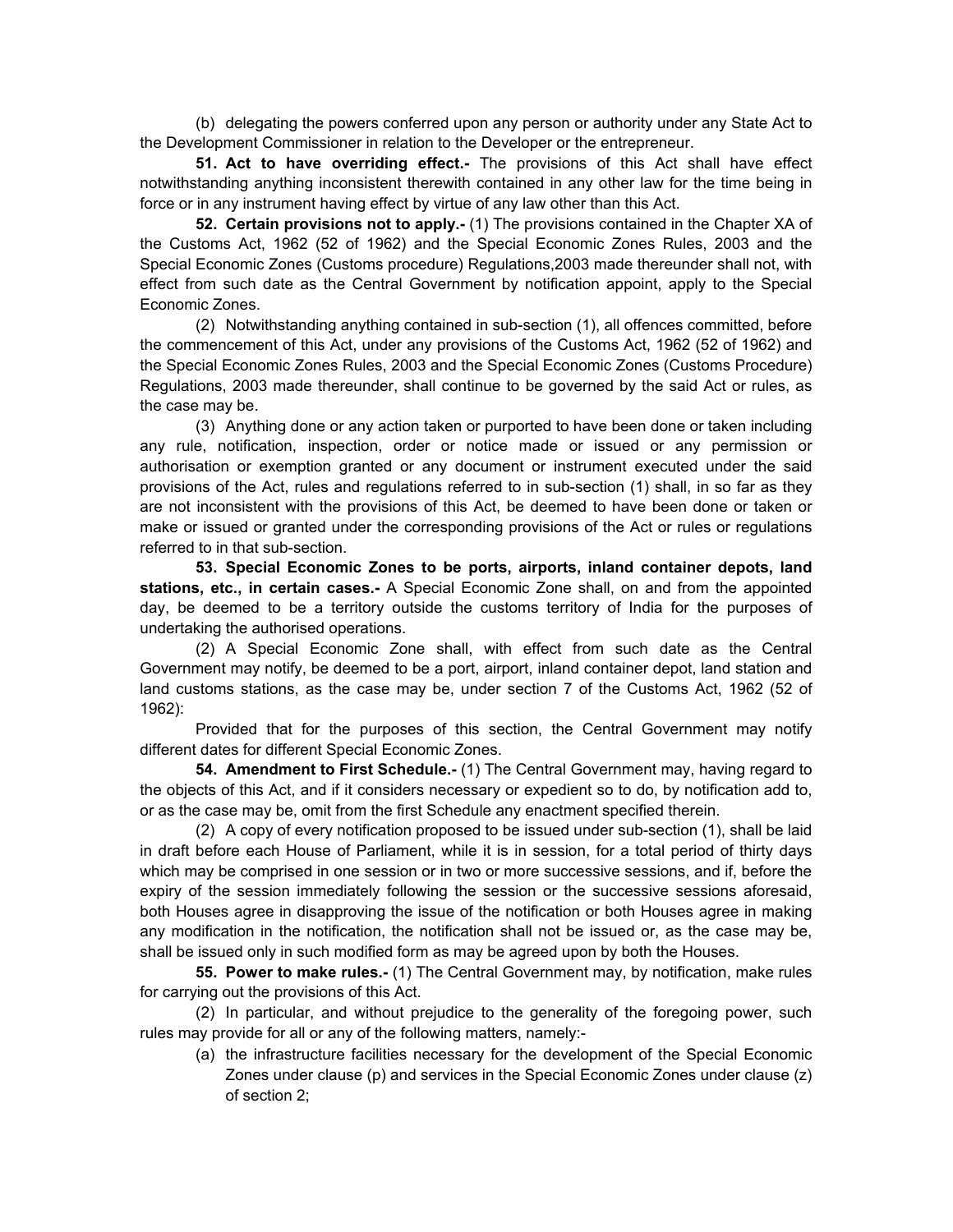- (b) the period within which the person concerned shall obtain the concurrence of the State Government under sub-section (3) of section 3;
- (c) the form and the manner in which a proposal may be made and the particulars to be contained therein under sub-section (5) of section 3;
- (d) the period within which the State Government may forward the proposal together with its recommendation under sub-section (6) of section 3;
- (e) the requirements subject to which the Board may approve, modify or reject the proposal under sub-section (8) of section 3;
- (f) the period within which the grant of letter of approval shall be communicated to the State Government or Developer or entrepreneur under sub-section (10) of section 3;
- (g) the other requirements for notifying the specifically identified area in a State as a Special Economic Zone under sub-section (1) of section 4;
- (h) the terms, conditions and limitations subject to which the goods or services exported out of, or imported into, or procured from the Domestic Tariff Area to, a Special Economic Zone, be exempt from payment of taxes, duties, or cess under section 7;
- (i) the procedure for transfer of letter of approval in case of suspension of letter of approval of a Developer under clause (a) of sub-section (9) of section 10;
- (j) the form and the manner in which a proposal may be submitted and the particulars to be contained therein under sub-section (1) of section 15;
- (k) the time within which a person aggrieved by the order of the Approval Committee may prefer an appeal under sub-section (4) of section 15;
- (l) the form in which the appeal shall be made and the fees for making such appeal under sub-section (6) of section 15;
- (m) the procedure for disposing of an appeal under sub-section (7) of section 15;
- (n) the requirements (including the period for which a Unit may be set up) subject to which the proposal may be approved, modified or rejected under clause (a) of subsection (8) of section 15;
- (o) the terms and conditions for the Unit subject to which it shall undertake authorised operations under clause (b) of sub-section (8) of section 15 and the obligations and entitlements of the Unit;
- (p) the time within which a person aggrieved by the order of the Approval Committee may prefer an appeal under sub-section (4) of section16;
- (q) the form in which the appeal shall be made and the fees for making such appeal under sub-section (6) of section 16;
- (r) the procedure for disposing of an appeal under sub-section (7) of section 16;
- (s) the form and the manner in which an application may be made for setting up of an Offshore Banking Unit in a Special Economic Zone under sub-section (1) of section 17;
- (t) the requirements for setting up and operation of an International Financial Services Centre in a Special Economic Zone under sub-section (1) of section 18;
- (u) the requirements and terms and conditions subject to which a Unit in the International Financial Services Centre may be set up and operated in a Special Economic Zone under sub-section (2) of section 18;
- (v) the form of single application for obtaining any licence, permission or registration or approval under clause (a) of section 19;
- (w) the form of single return or information to be furnished by an entrepreneur or Developer under clause (c) of section 19;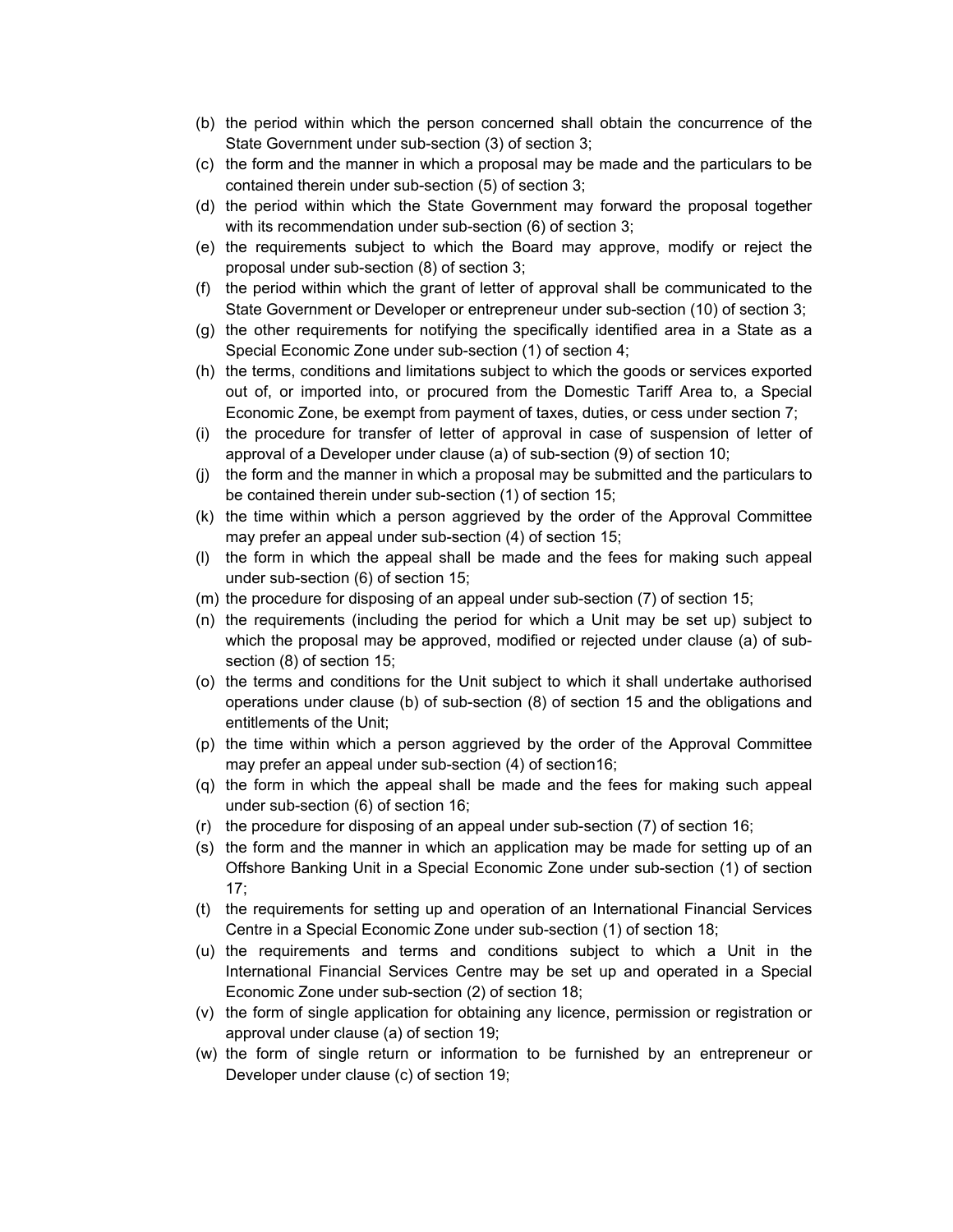- (x) the manner in which and the terms and conditions subject to which the exemptions, concessions, draw back or other benefits shall be granted to every Developer and entrepreneur under sub-section (2) of section 26;
- (y) the period during which any goods brought into, or services provided in, any Special Economic Zone shall remain or continue to be provided in such Unit or Special Economic Zone under section 28;
- (z) the terms and conditions subject to which transfer of ownership in any goods brought into, or produced or manufactured in, any Unit or Special Economic Zone, or removal thereof from such Unit or Zone, shall be allowed under section 29;
- (za) the conditions subject to which the Units shall be entitled to sell the goods manufactured in a Special Economic Zone to the Domestic Tariff Area under section 30;
- (zb) the term of office of the Members, other than ex officio Members, of every Authority and the manner of filling of vacancies under sub-section (6) of section 31;
- (zc) the manner in which and the conditions subject to which and the purposes for which any person may be associated under sub-section (7) of section 31;
- (zd) the times and the places of meetings and the procedure to be followed in the transaction of business at the meetings under sub-section (10) of section 31;
- (ze) the powers and the functions of every Development Commissioner under sub-section (1) of section 32;
- (zf) the method of appointment of officers and other employees of every Authority, conditions of their service and the scale of pay and allowances under sub-section (3) of section 32;
- (zg) the other functions to be performed by the Authority under clause (e) of sub-section (2) of section 34;
- (zh) the form in which the accounts and other relevant records of every Authority shall be maintained and annual statement of accounts shall be prepared under sub-section (1) of section 37;
- (zi) the form and the manner in which and the time at which every Authority shall furnish returns and statements and other particulars to the Central Government under subsection (1) of section 39;
- (zj) the form in which and the date before which every Authority shall furnish to the Central Government the report of its activities, policy and programmes under subsection (2) of section 39;
- (zk) the form in which and the particulars to be contained in the identity cards under section 46;
- (zl) any other matter which, is to be, or may be, prescribed.

(3) Every rule made by the Central Government under this Act shall be laid, as soon as may be after it is made, before each House of Parliament, while it is in session, for a total period of thirty days which may be comprised in one session or in two or more successive sessions, and if, before the expiry of the session immediately following the session or the successive sessions aforesaid, both Houses agree in making any modification in the rule or both Houses agree that the rule should not be made, the rule shall thereafter have effect only in such modified form or be of no effect, as the case may be; so, however, that any such modification or annulment shall be without prejudice to the validity of anything previously done under that rule.

**56. Power to remove difficulties.-** (1) If any difficulty arises in giving effect to the provisions of this Act, the Central Government may, by order published in the Official Gazette, make such provisions not inconsistent with the provisions of this Act, as may appear to it to be necessary or expedient for removing the difficulty: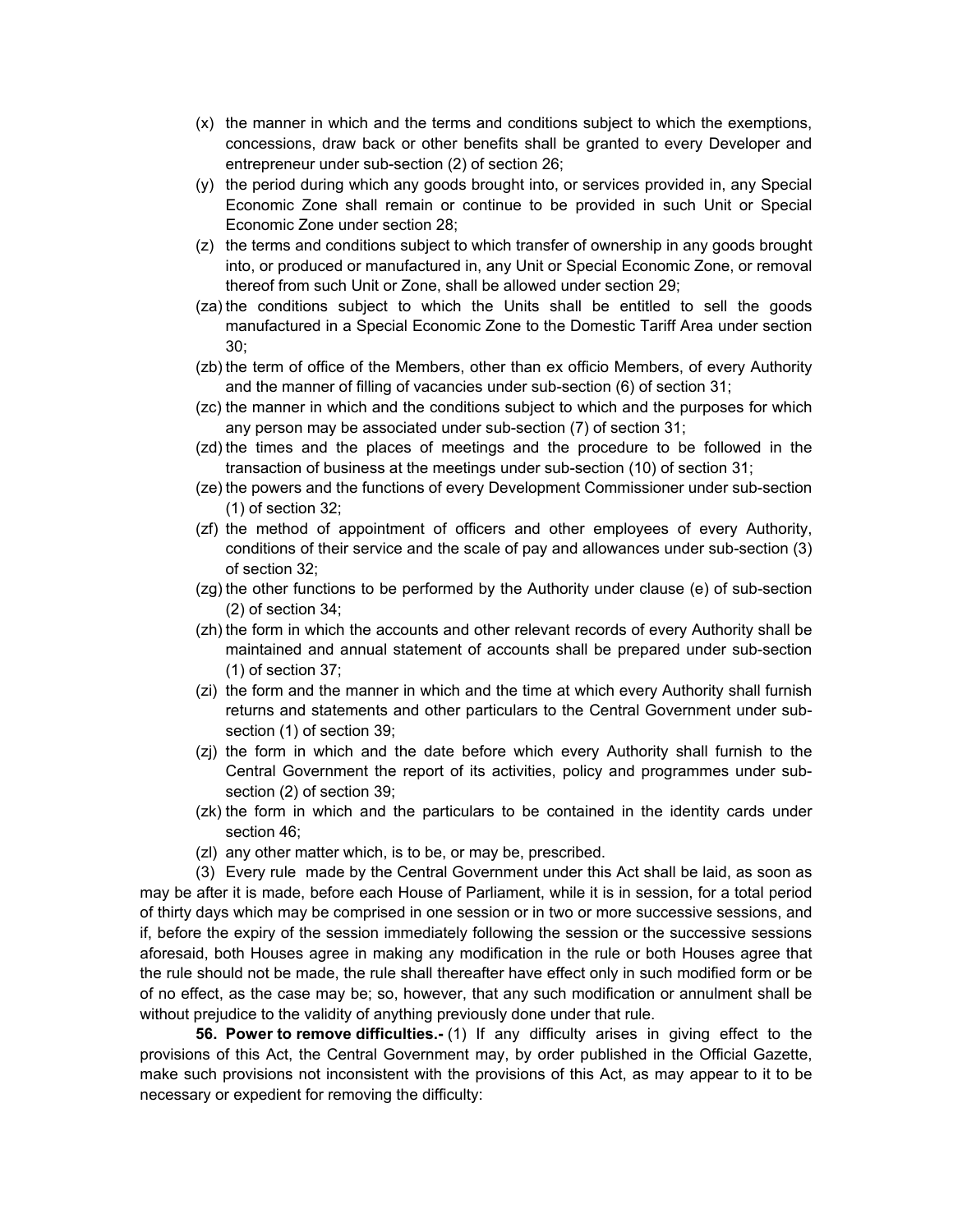Provided that no such order shall be made under this section after the expiration of two years from the date of commencement of this Act.

(2) Every order made under this section shall be laid, as soon as may be after it is made, before each House of Parliament.

**57. Amendment of certain enactments.-** With effect from such date as the Central Government may, by notification, appoint, the enactments specified in the Third Schedule shall be amended in the manner specified therein:

Provided that different dates may be appointed on which the amendments specified in the Third Schedule shall apply to a particular Special Economic Zone or a class of Special Economic Zones or all Special Economic Zones.

 **58. Savings.-** All rules made or purporting to have been made or all notifications issued or purporting to have been issued under any Central Act relating to the Special Economic Zones shall, in so far as they relate to matters for which provision is made in this Act or rules made or notification issued thereunder and are not inconsistent therewith, be deemed to have been made or issued under this Act as if this Act had been in force on the date on which such rules were made or notifications were issued and shall continue to be in force unless and until they are superseded by any rules made or notifications issued under this Act.

# **THE FIRST SCHEDULE (See sections 7 and 54) ENACTMENTS**

- 1. The Agricultural Produce Cess Act, 1940 (27 of 1940).
- 2. The coffee Act, 1942 (7 of 1942).
- 3. The Mica Mines Labour Welfare Fund Act, 1946 (22 of 1946)
- 4. The Rubber Act, 1947 (24 of 1947).
- 5. The Tea Act, 1953 (29 of 1953).
- 6. The Salt Cess Act, 1953 (49 of 1953).
- 7. The Medicinal and Toilet Preparations (Excise Duties) Act, 1955 (16 of 1955).
- 8. The Additional Duties of Excise (Goods of Special Importance) Act, 1957 (58 of

1957).

- 9. The Sugar (Regulation of Production) Act, 1961 (55 of 1961).
- 10. The Textiles Committee Act, 1963 (41 of 1963).
- 11. The Produce Cess Act, 1966 (15 of 1966).
- 12. The Marine Products Export Development Authority Act, 1972 (13 of 1972).
- 13. The Coal Mines (Conservation and Development) Act, 1974 (28 of 1974).
- 14. The Oil Industry (Development) Act, 1974 (47 of 1974).
- 15. The Tobacco Cess Act, 1975 (26 of 1975).
- 16. The Additional Duties of Excise (Textiles and Textile Articles) Act, 1978 (40 of 1978).
- 17. The Sugar Cess Act, 1982 (3 of 1982).
- 18. The Jute Manufactures Cess Act, 1983 (28 of 1983).
- 19. The Agricultural and Processed Food Products Export Cess Act, 1985 (3 of 1986).
- 20. The Spices Cess Act, 1986 (11 of 1986).
- 21. The Research and Development Cess Act, 1986 (32 of 1986).

# **THE SECOND SCHEDULE**

#### **(See section 27)**

## **MODIFICATIONS TO THE INCOME-TAX ACT, 1961**

**(43 OF 1961)** 

- (a) in section 10,-
	- (A) in clause (15), after sub-clause (vii), the following clause shall be inserted at the end, namely:-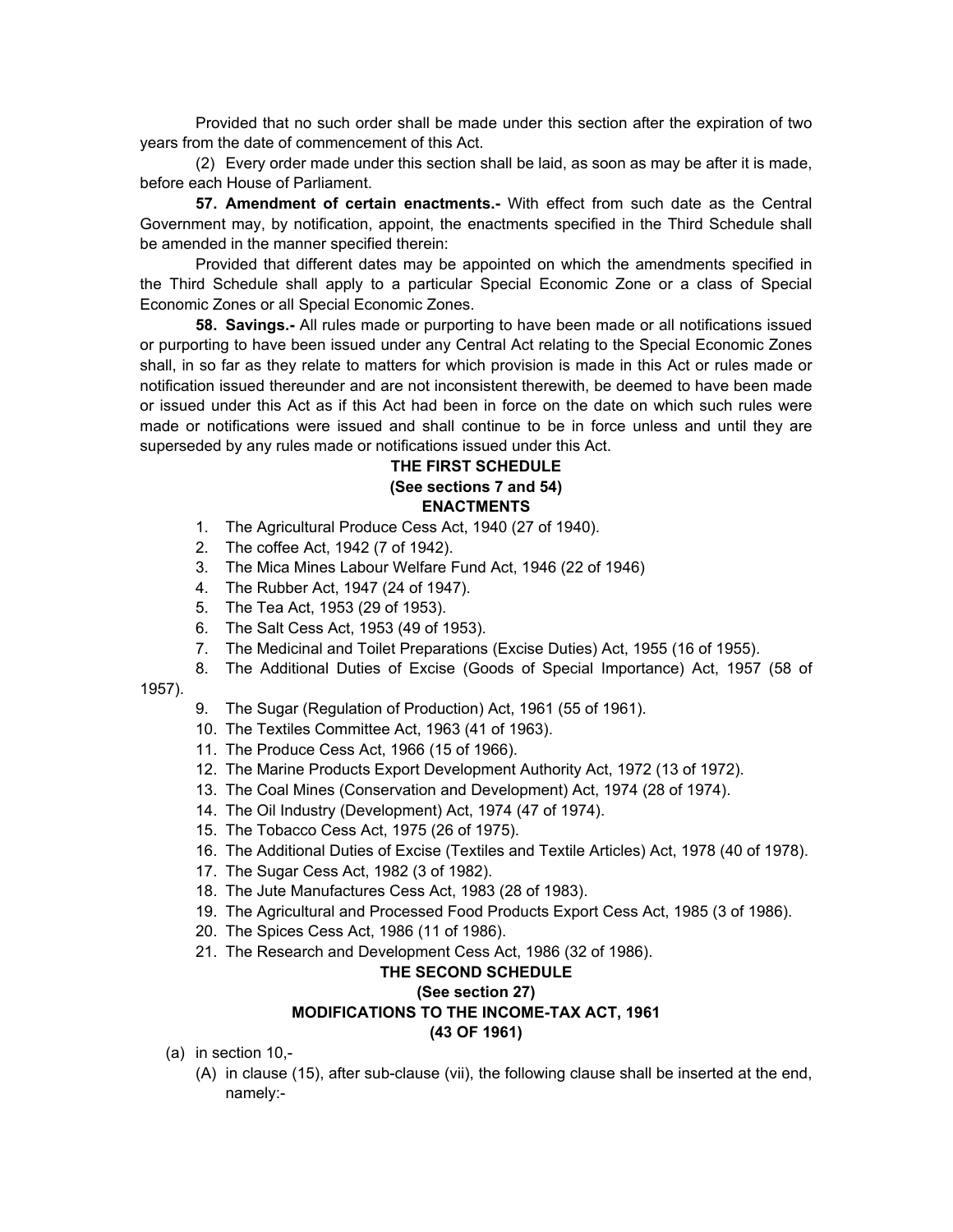- "(viii) any income by way of interest received by a non-resident or a person who is not ordinarily resident, in India on a deposit made on or after the 1st day of April, 2005, in an Offshore Banking Unit referred to in clause (u) of section 2 of the Special Economic Zones Act, 2005;";
- (B) in clause (23G), after the words, brackets, figures and letters "sub-section (4) of section 80-1A", the words, brackets, figures and letters "or sub-section (3) of section 80-IAB" shall be inserted;
- (C) in clause (34), the following Explanation shall be inserted, namely:-

**"Explanation.-** For the removal of doubts, it is hereby declared that the dividend referred to in section 115-O shall not be included in the total income of the assessee, being a Developer or entrepreneur;";

(b) in section 10A, after sub-section (7A), the following sub-section shall be inserted, namely:-

- "(7B) The provisions of this section shall not apply to any undertaking, being a Unit referred to in clause (zc) of section 2 of the Special Economic Zones Act, 2005, which has begun or begins to manufacture or produce articles or things or computer software during the previous year relevant to the assessment year commencing on or after the 1st day of April, 2006 in any Special Economic Zone;";
- (c) after section 10A, the following section shall be inserted, namely:-

**'10AA. Special provisions in respect of newly established Units in Special Economic Zones.-** (1) Subject to the provisions of this section, in computing the total income of an assessee, being an entrepreneur as referred to in clause (1) of section (2) of the Special Economic Zones Act, 2005, from his Unit, who begins to manufacture or produce articles or things or provide any services during the previous year relevant to any assessment year commencing on or after the 1st day of April, 2006, a deduction of-

- (i) hundred per cent of profits and gains derived from the export, of such articles or things or from services for a period of five consecutive assessment years beginning with the assessment year relevant to the previous year in which the Unit begins to manufacture or produce such articles or things or provide services, as the case may be, and fifty per cent. of such profits and gains for further five assessment years and thereafter;
- (ii) for the next five consecutive assessment years, so much of the amount not exceeding fifty per cent. of the profit as is debited to the profit and loss account of the previous year in respect of which the deduction is to be allowed and credited to a reserve account (to be called the "Special Economic Zone Re-investment Reserve Account") to be created and utilised for the purposes of the business of the assessee in the manner laid down in sub-section (2).

(2) The deduction under clause (ii) of sub-section (1) shall be allowed only if the following conditions are fulfilled, namely:-

- (a) the amount credited to the Special Economic Zone Re-investment Reserve Account is to be utilised-
- (i) for the purposes of acquiring machinery or plant which is first put to use before the expiry of a period of three years following the previous year in which the reserve was created; and
- (ii) until the acquisition of the machinery or plant as aforesaid, for the purposes of the business of the undertaking other than for distribution by way of dividends or profits or for remittance outside India as profits or for the creation of any asset outside India;
- (b) the particulars, as may be specified by the Central Board of Direct Taxes in this behalf, under clause (b) of sub-section (1B) of section 10A have been furnished by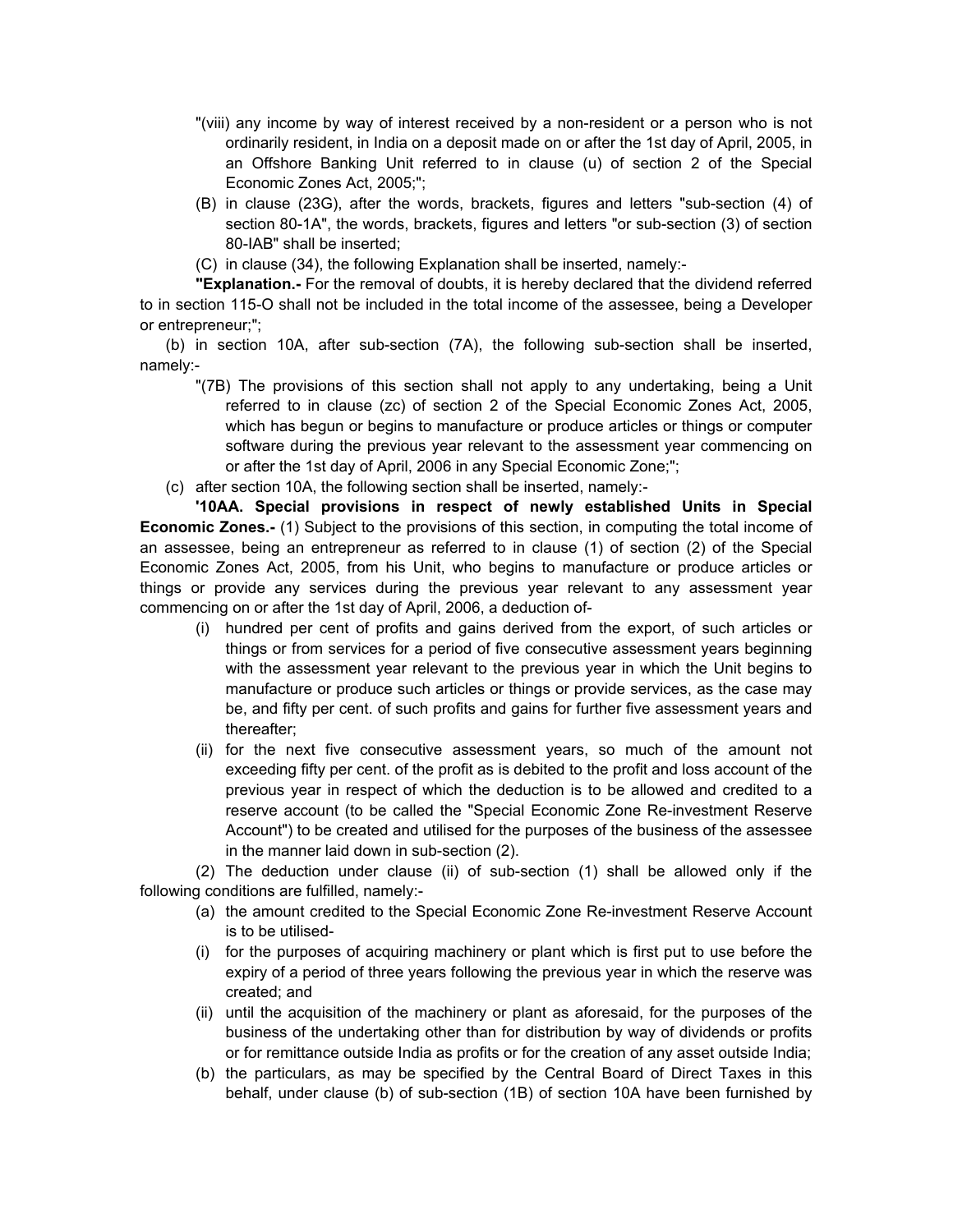the assessee in respect of machinery or plant along with the return of income for the assessment year relevant to the previous year in which such plant or machinery was first put to use.

(3) Where any amount credited to the Special Economic Zone Re-investment Reserve Account under clause (ii) of sub-section (1),-

- (a) has been utilised for any purpose other than those referred to in sub-section (2), the amount so utilised; or
- (b) has not been utilised before the expiry of the period specified in sub-clause (i) of clause (a) of sub-section (2), the amount not so utilised,

shall be deemed to be the profits,-

- (i) in a case referred to in clause (a), in the year in which the amount was so utilised; or
- (ii) in a case referred to in clause (b), in the year immediately following the period of three years specified in sub-clause (i) of clause (a) of sub-section (2),

and shall be charged to tax accordingly:

Provided that where in computing the total income of the Unit for any assessment year, its profits and gains had not been included by application of the provisions of sub-section (7B) of section 10A, the undertaking, being the Unit shall be entitled to deduction referred to in this subsection only for the unexpired period of ten consecutive assessment years and thereafter it shall be eligible for deduction from income as provided in clause (ii) of sub-section (1):

**Explanation.**- For the removal of doubts, it is hereby declared that an undertaking, being the Unit, which had already availed, before the commencement of the Special Economic Zones Act, 2005, the deductions referred to in section 10A for ten consecutive assessment years, such Unit shall not be eligible for deduction from income under this section:

Provided further that where a Unit initially located in any free trade zone or export processing zone is subsequently located in a Special Economic Zone by reason of conversion of such free trade zone or export processing zone into a Special Economic Zone, the period of ten consecutive assessment years referred to above shall be reckoned from the assessment year relevant to the previous year in which the Unit began to manufacture, or produce or process such articles or things or services in such free trade zone or export processing zone:

Provided also that where a Unit initially located in any free trade zone or export processing zone is subsequently located in a Special Economic Zone by reason of conversion of such free trade zone or export processing zone into a Special Economic Zone and has completed the period of ten consecutive assessment years referred to above, it shall not be eligible for deduction from income as provided in clause (ii) of sub-section (1) with effect from the 1st day of April, 2006.

(4) This section applies to any undertaking being the Unit, which has begun or begins to manufacture or produce articles or things or services during the previous year relevant to the assessment year commencing on or after the 1st day of April, 2006 in any Special Economic Zone;

(5) Where any undertaking being the Unit which is entitled to the deduction under this section is transferred, before the expiry of the period specified in this section, to another undertaking, being the Unit in a scheme of amalgamation or demerger,-

- (a) no deduction shall be admissible under this section to the amalgamating or the demerged Unit, being the company for the previous year in which the amalgamation or the demerger takes place; and
- (b) the provisions of this section shall, as they would have applied to the amalgamating or the demerged Unit being the company as if the amalgamation or demerger had not taken place.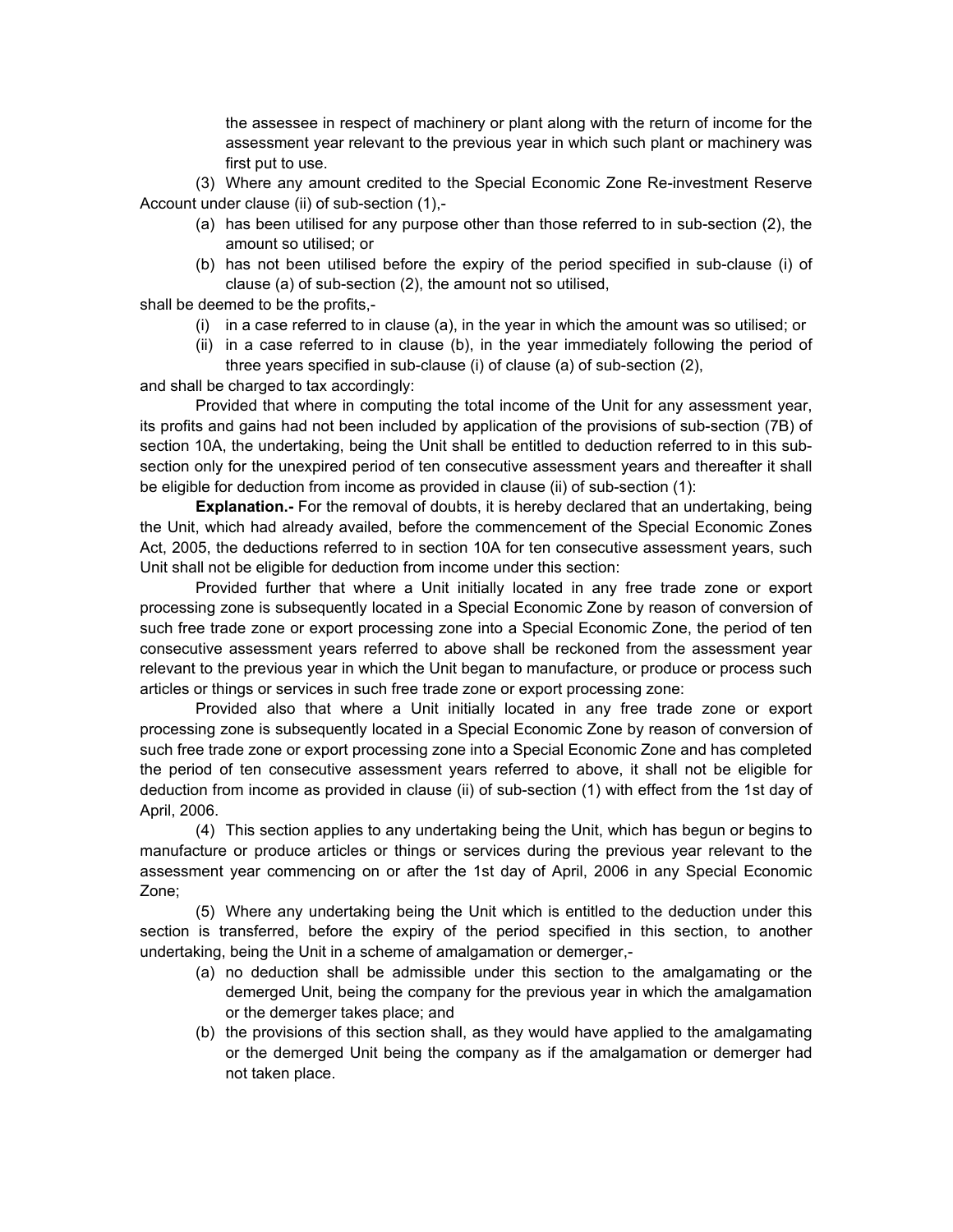(6) Loss referred to in sub-section (1) of section 72 or sub-section (1) or sub-section (3) of section 74, in so far as such loss relates to the business of the undertaking, being the Unit shall be allowed to be carried forward or set off.

(7) For the purposes of sub-section (1), the profits derived from the export of articles or things or services (including computer software) shall be the amount which bears to the profits of the business of the undertaking, being the Unit, the same proportion as the export turnover in respect of such articles or things or services bears to the total rurnover of the business carried on by the assessee.

(8) The provisions of sub-sections (5) and (6) of section 10A shall apply to the articles or things or services referred to in sub-section (1) as if-

(a) for the figures, letters and word "1st April, 2001", the figures, letters and word "1st April, 2006" had been substituted;

(b) for the word "undertaking", the words "undertaking, being the Unit" had been substituted.

(9) The provisions of sub-section (8) and sub-section (10) of section 80-1A shall, so far as may be, apply in relation to the undertaking referred to in this section as they apply for the purposes of the undertaking referred to in section 80-1A.

 **Explanation 1.-** For the purposes of this section,-

(i) "export turnover" means the consideration in respect of export by the undertaking, being the Unit of articles or things or services received in, or brought into, India by the assessee but does not include freight, telecommunication charges or insurance attributable to the delivery of the articles or things outside India or expenses, if any, incurred in foreign exchange in rendering of services (including computer) outside India;

(ii) "export in relation to the Special Economic Zones" means taking goods or providing services out of India from a Special Economic Zone by land, sea, air, or by any other mode, whether physical or otherwise;

(iii) "manufacture" shall have the same meaning as assigned to it in clause (r) of section 2 of the Special Economic Zones Act, 2005;

(iv) "relevant assessment year" means any assessment year falling within a period of fifteen consecutive assessment years referred to in this section:

(v) "Special Economic Zone" and "Unit" shall have the same meanings as assigned to them under clause (za) and (zc) of section 2 of the Special Economic Zones Act, 2005.

**Explanation 2.-** For the removal of doubts, it is hereby declared that the profits and gains derived from on site development of computer software (including services for development of software) outside India shall be deemed to be the profits and gains derived from the export of computer software outside India;

(d) after section 54G the following section shall be inserted, namely:-

**"54GA. Exemption of capital gains on transfer of assets in cases of shifting of industrial undertaking from urban area to any Special Economic Zone.-** (1) Notwithstanding anything contained in section 54G, where the capital gain arises from the transfer of a capital asset, being machinery or plant or building or land or any rights in building or land used for the purposes of the business of an industrial undertaking situate in an urban area, effected in the course of, or in consequence of the shifting of such industrial undertaking to any Special Economic Zone, whether developed in any urban area or any other area and the assessee has within a period of one year before or three years after the date on which the transfer took place,-

- (a) purchased machinery or plant for the purposes of business of the industrial undertaking in the Special Economic Zone to which the said undertaking is shifted;
- (b) acquired building or land or constructed building for the purposes of his business in the Special Economic Zone;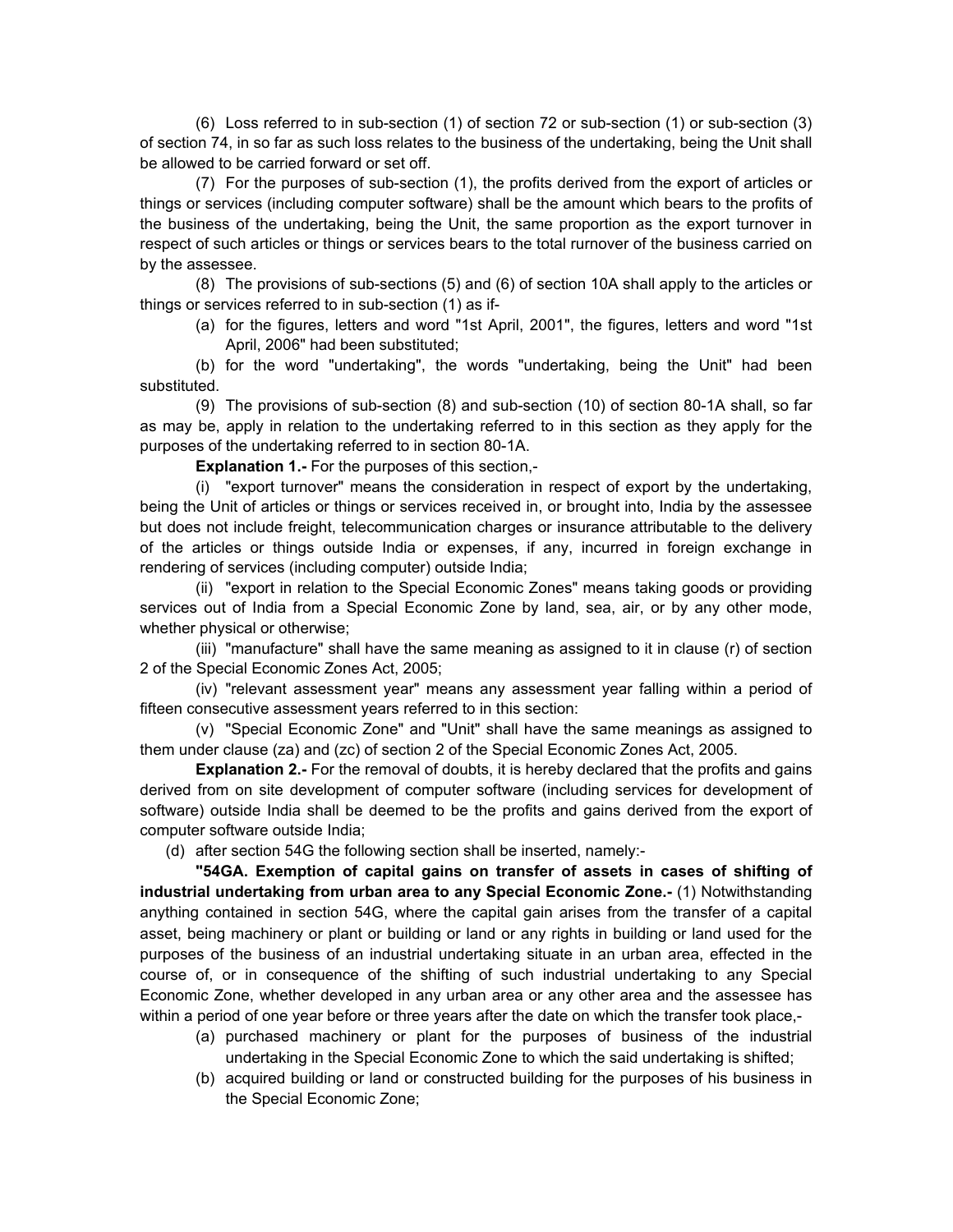- (c) shifted the original asset and transferred the establishment of such undertaking to the Special Economic Zone; and
- (d) incurred expenses on such other purposes as may be specified in a scheme framed by the Central Government for the purposes of this section,

then, instead of the capital gain being charged to income-tax as income of the previous year in which the transfer took place, it shall, subject to the provisions of sub-section (2), be dealt with in accordance with the following provisions of this section, that is to say,-

- (i) if the amount of the capital gain is greater than the cost and expenses incurred in relation to all or any of the purposes mentioned in clauses (a) to (d) (such cost and expenses being hereafter in this section referred to as the new asset), the difference between the amount of the capital gain and the cost of the new asset shall be charged under section 45 as the income of the previous year, and for the purpose of computing in respect of the new asset any capital gain arising from its transfer within a period of three years of its being purchased, acquired, constructed or transferred, as the case may be, the cost shall be Nil; or
- (ii) if the amount of the capital gain is equal to, or less than, the cost of the new asset, the capital gain shall not be charged under section 45, and for the purpose of computing in respect of the new asset any capital gain arising from its transfer within a period of three years of its being purchased, acquired, constructed or transferred, as the case may be, the cost shall be reduced by the amount of the capital gain.

#### **Explanation.-** In this sub-section,-

- (a) "Special Economic Zone" shall have the meaning assigned to it in clause (za) of the Special Economic Zones Act, 2005;
- (b) "urban area" means any such area within the limits of a municipal corporation or municipality as the Central Government may, having regard to the population, concentration of industries, need for proper planning of the area and other relevant factors, by general or special order, declare to be an urban area for the purposes of this sub-section.

(2) The amount of capital gain which is not appropriated by the assessee towards the cost and expenses incurred in relation to all or any of the purposes mentioned in clauses (a) to (d) of sub-section (1) within one year before the date on which the transfer of the original asset took place, or which is not utilised by him for all or any of the purposes aforesaid before the date of furnishing the return of income under section 139, shall be deposited by him before furnishing such return [such deposit being made in any case not later than the due date applicable in the case of the assessee for furnishing the return of income under sub-section (1) of section 139] in an account in any such bank or institution as may be specified in, and utilised in accordance with, any scheme which the Central Government may, by notification, frame in this behalf and such return shall be accompanied by proof of such deposit; and, for the purposes of sub-section (1), the amount, if any, already utilised by the assessee for all or any of the aforesaid purposes together with the amount so deposited shall be deemed to be the cost of the new asset:

Provided that if the amount deposited under this sub-section is not utilised wholly or partly for all or any of the purposes mentioned in clauses (a) to (d) of sub-section (1) within the period specified in that sub-section, then,-

(i) the amount not so utilised shall be charged under section 45 as the income of the previous year in which the period of three years from the date of the transfer of the original asset expires; and

(ii) the assessee shall be entitled to withdraw such amount in accordance with the scheme aforesaid;";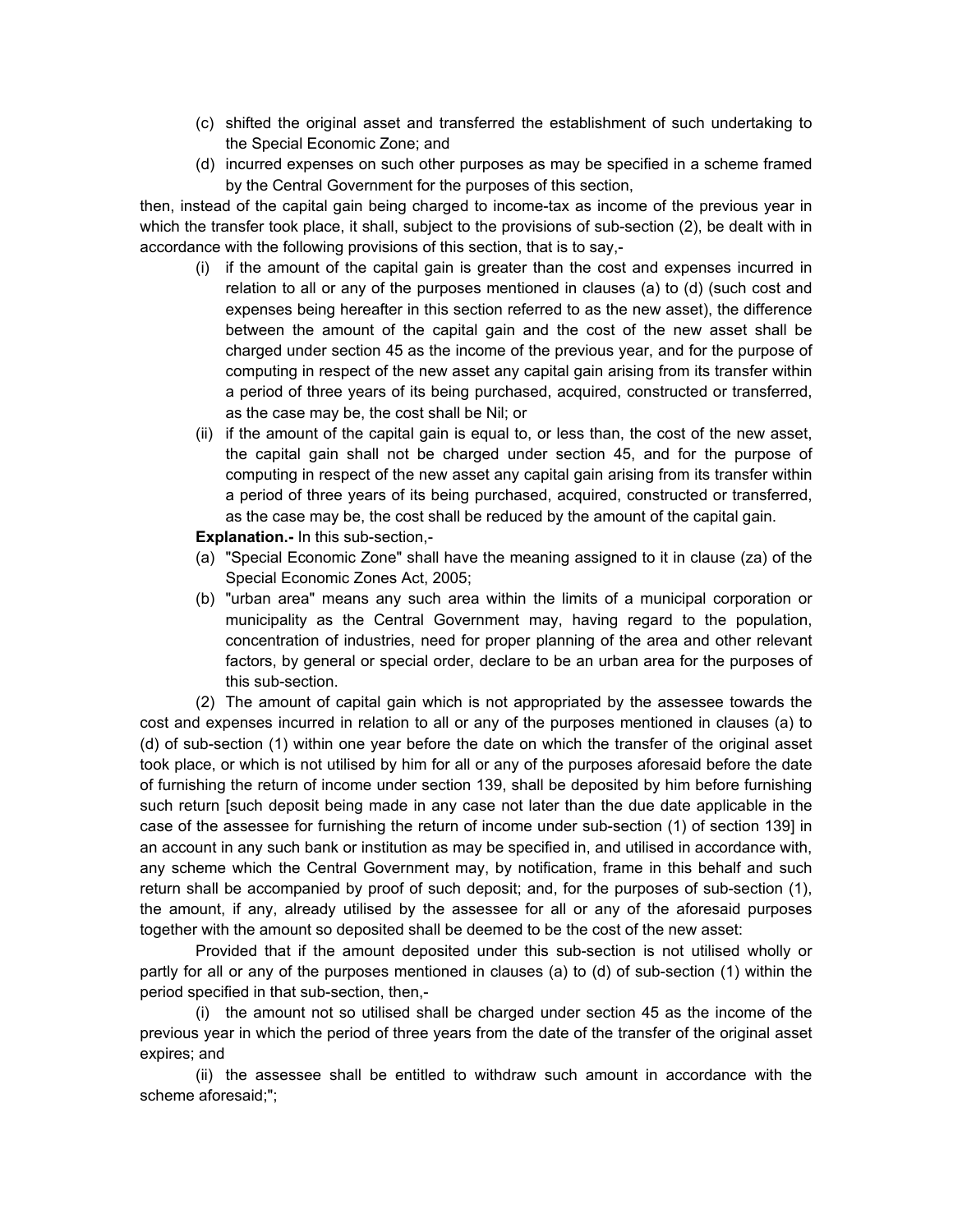(e) in section 80-1A, after sub-section (12), the following section shall be inserted, namely:-

"(13) Nothing contained in this section shall apply to any Special Economic Zones notified on or after the 1st day of April, 2005 in accordance with the scheme referred to in sub-clause (iii) of clause (c) of sub-secton (4);";

(f) after section 80-1A, the following section shall be inserted, namely:-

**"80-1AB. Deductions in respect of profits and gains by an undertaking or enterprise engaged in development of Special Economic Zone.-** (1) Where the gross total income of an assessee, being a Developer, includes any profits and gains derived by an undertaking or an enterprise from any business of developing a Special Economic Zone, notified on or after the 1st day of April, 2005 under the Special Economic Zones Act, 2005, there shall, in accordance with and subject to the provisions of this section, be allowed, in computing the total income of the assessee, a deduction of an amount equal to one hundred per cent. of the profits and gains derived from such business for ten consecutive assessment years.

(2) The deduction specified in sub-section (1) may, at the option of the assessee, be claimed by him for any ten consecutive assessment years out of fifteen years beginning from the year in which a Special Economic Zone has been notified by the Central Government:

Provided that where in computing the total income of any undertaking, being a Developer for any assessment year, its profits and gains had not been included by application of the provisions of sub-section (13) of section 80-1A, the undertaking being the Developer shall be entitled to deduction referred to in this section only for the unexpired period of ten consecutive assessment years and thereafter it shall be eligible for deduction from income as provided in subsection (1) or sub-section (2), as the case may be:

Provided further that in a case where an undertaking, being a Developer who develops a Special Economic Zone on or after the 1st day of April, 2005 and transfers the operation and maintenance of such Special Economic Zone to another Developer (hereafter in this section referred to as the transferee Developer), the deduction under sub-section (1) shall be allowed to such transferee Developer for the remaining period in the ten consecutive assessment years as if the operation and maintenance were not so transferred to the transferee Developer.

(3) The provisions of sub-section (5) and sub-sections (7) to (12) of section 80-1A shall apply to the Special Economic Zones for the purpose of allowing deductions under sub-section (1).

**Explanation.-** For the purposes of this section, "Developer" and "Special Economic Zone" shall have the same meanings respectively as assigned to them in clauses (g) and (za) of section 2 of the Special Economic Zones Act, 2005.";

(g) for section 80LA, the following section shall be substituted, namely:-

**'80LA. Deductions in respect of certain incomes of Offshore Banking Units and International Financial Services Centre.-** (1) Where the gross total income of an assessee,-

- (i) being a scheduled bank, or, any bank incorporated by or under the laws of a country
	- outside India; and having an Offshore Banking Unit in a Special Economic Zone; or
- (ii) being a Unit of an International Financial Services Centre,

includes any income referred to in sub-section (2), there shall be allowed, in accordance with and subject to the provisions of this section, a deduction from such income, of an amount equal to-

(a) one hundred per cent. of such income for five consecutive assessment years beginning with the assessment year relevant to the previous year in which the permission, under clause (a) of sub-section (1) of section 23 of the Banking Regulation Act, 1949 (10 of 1949) or permission or registration under the Securities and Exchange Board of India Act, 1992 (15 of 1992) or any other relevant law was obtained, and thereafter;

(b) fifty per cent. of such income for five consecutive assessment years.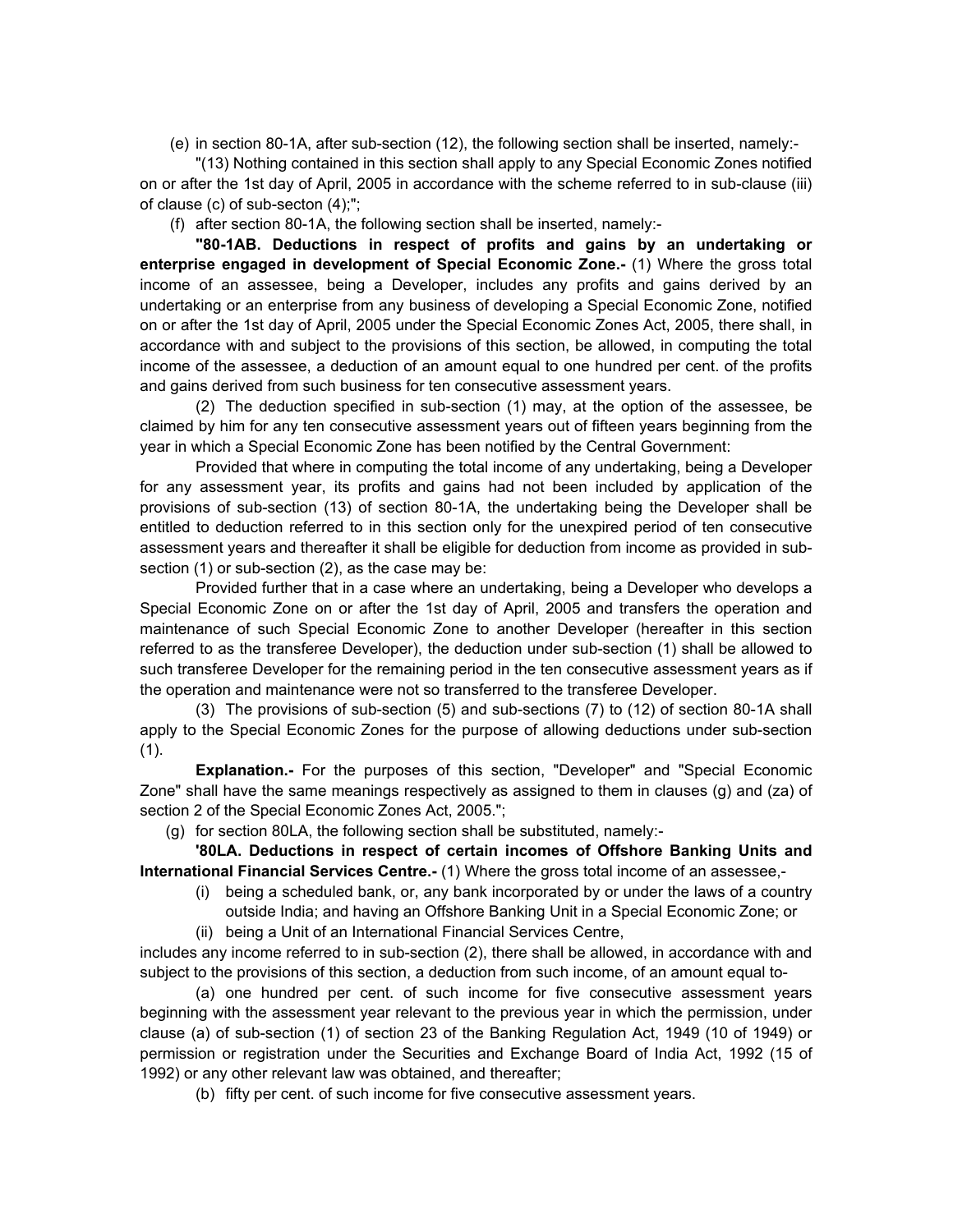- (2) The income referred to in sub-section (1) shall be the income-
- (a) from an Offshore Banking Unit in a Special Economic Zone; or

(b) from the business referred to in sub-section (1) of section 6 of the Banking Regulation Act, 1949 (10 of 1949) with an undertaking located in a Special Economic Zone or any other undertaking which develops, develops and operates or develops, operates and maintains a Special Economic Zone; or

(c) from any Unit of the International Financial Services Centre from its business for which it has been approved for setting up in such a Centre in a Special Economic Zone.

(3) No deduction under this section shall be allowed unless the assessee furnishes along with the return of income,-

- (i) the report, in the form specified by the Central Board of Direct Taxes under clause (i) of sub-section (2) of section 80LA, as it stood immediately before its substitution by this section, of an accountant as defined in the Explanation below sub-section (2) of section 288, certifying that the deduction has been correctly claimed in accordance with the provisions of this section; and
- (ii) a copy of the permission obtained under clause (a) of sub-section (1) of section 23 of the Banking Regulation Act, 1949 (10 of 1949).

**Explanation.-** For the purposes of this section,-

- (a) "International Financial Services Centre" shall have the same meaning as assigned to it in clause (q) of section 2 of the Special Economic Zones Act, 2005;
- (b) "scheduled bank" shall have the same meaning as assigned to it in clause (e) of section 2 of the Reserve Bank of India Act, 1934 (2 of 1934);
- (c) "Special Economic Zone" shall have the same meaning as assigned to it in clause (za) of section 2 of the Special Economic Zones Act, 2005;
- (d) "Unit" shall have the same meaning as assigned to it in clause (zc) of section 2 of the Special Economic Zones Act, 2005.';

(h) in section 115JB, after sub-section (5), the following sub-section shall be inserted, namely:-

"(6) The provisions of this section shall not apply to the income accrued or arising on or after the 1st day of April, 2005 from any business carried on, or services rendered, by an entrepreneur or a Developer, in a Unit or Special Economic Zone, as the case may be.".

(i) in section 115-0, after sub-section (5), the following sub-section shall be inserted, namely:-

"(6) Notwithstanding anything contained in this section, no tax on distributed profits shall be chargeable in respect of the total income of an undertaking or enterprise engaged in developing or developing and operating or developing, operating and maintaining a Special Economic Zone for any assessment year on any amount declared, distributed or paid by such Developer or enterprise, by way of dividends (whether interim or otherwise) on or after the 1st day of April, 2005 out of its current income either in the hands of the Developer or enterprise or the person receiving such dividend not falling under clause (23G) of section 10.";

(f) in section 197A, after sub-section (1C), the following sub-section shall be inserted, namely:-

'(1D) Notwithstanding anything contained in this section, no deduction of tax shall be made by the Offshore Banking Unit from the interest paid-

(a) on deposit made on or after the 1st day of April, 2005, by a non-resident or a person not ordinarily resident in India; or

(b) on borrowing, on or after the 1st day of April, 2005, from a non-resident or a person not ordinarily resident in India.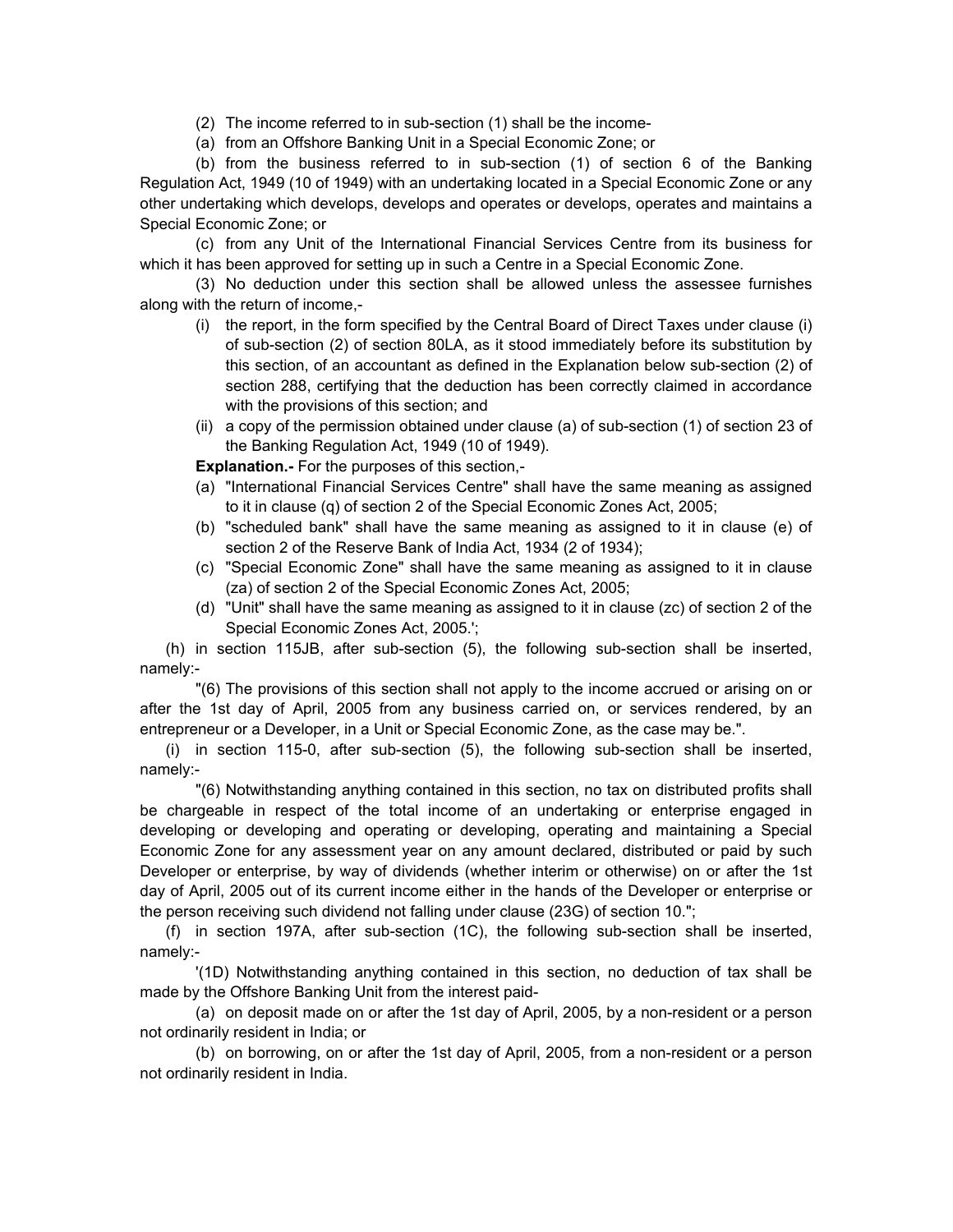**Explanation.-** For the purposes of this sub-section "Offshore Banking Unit" shall have the same meaning as assigned to it in clause (u) of section 2 of the Special Economic Zones Act, 2005.'.

## **THE THIRD SCHEDULE (See section 57) AMENDMENT TO CERTAIN ENACTMENTS PART-1 AMENDMENTS TO THE INSURANCE ACT, 1938 (4 of 1938)**

**1.** In section 2C, in sub-section (1), after the third proviso, insert:-

"Provided also an insurer, being an Indian Insurance Company, insurance co-operative society or a body corporate referred to in clause (c) of this sub-section carrying on the business of insurance, may carry on any business of insurance in any Special Economic Zone as defined in clause (za) of section 2 of the Special Economic Zones Act, 2005.".

**2.** After section 2C, insert-

**"2CA. Power of Central Government to apply provisions of this Act to Special Economic Zones.-** The Central Government may, by notification, direct that any of the provisions of this Act,-

- (a) shall not apply to insurer, being an Indian Insurance Company, insurance cooperative society or a body corporate referred to in clause (c) of sub-section (1) of section 2C, carrying on the business of insurance, in any Special Economic Zone as defiend in clause (za) of section 2 of the Special Economic Zones Act, 2005; or
- (b) shall apply to any insurer, being an Indian Insurance Company, insurance cooperative society or a body corporate referred to in clause (c) of sub-section (1) of section 2C, carrying on the business of insurance, in any Special Economic Zone as defined in clause (za) of section 2 of the Special Economic Zones Act, 2005 only with such exceptions, modifications and adaptations as may be specified in the notification.".

#### **PART-II**

## **AMENDMENTS TO THE BANKING REGULATION ACT, 1949 (10 of 1949)**

**1.** Section 53 shall be renumbered as sub-section (1) thereof and in sub-section (1) as so re-numbered, for "banking company or institution or to any class of banking companies", substitute,-

"banking company or institution or to any class of banking companies or any of their branches functioning or located in any Special Economic Zone established under the Special Economic Zones Act, 2005.".

**2.** After sub-section (1) as so numbered, the following sub-section shall be inserted, namely:-

"(2) A copy of every notification proposed to be issued under sub-section (1), shall be laid in draft before each House of Parliament, while it is in session, for a total period of thirty days which may be comprised in one session or in two or more successive sessions, and if, before the expiry of the session immediately following the session or the successive sessions aforesaid, both Houses agree in disapproving the issue of the notification or both Houses agree in making any modification in the notification, the notification shall not be issued or, as the case may be, shall be issued only in such modified form as may be agreed upon by both the Houses.".